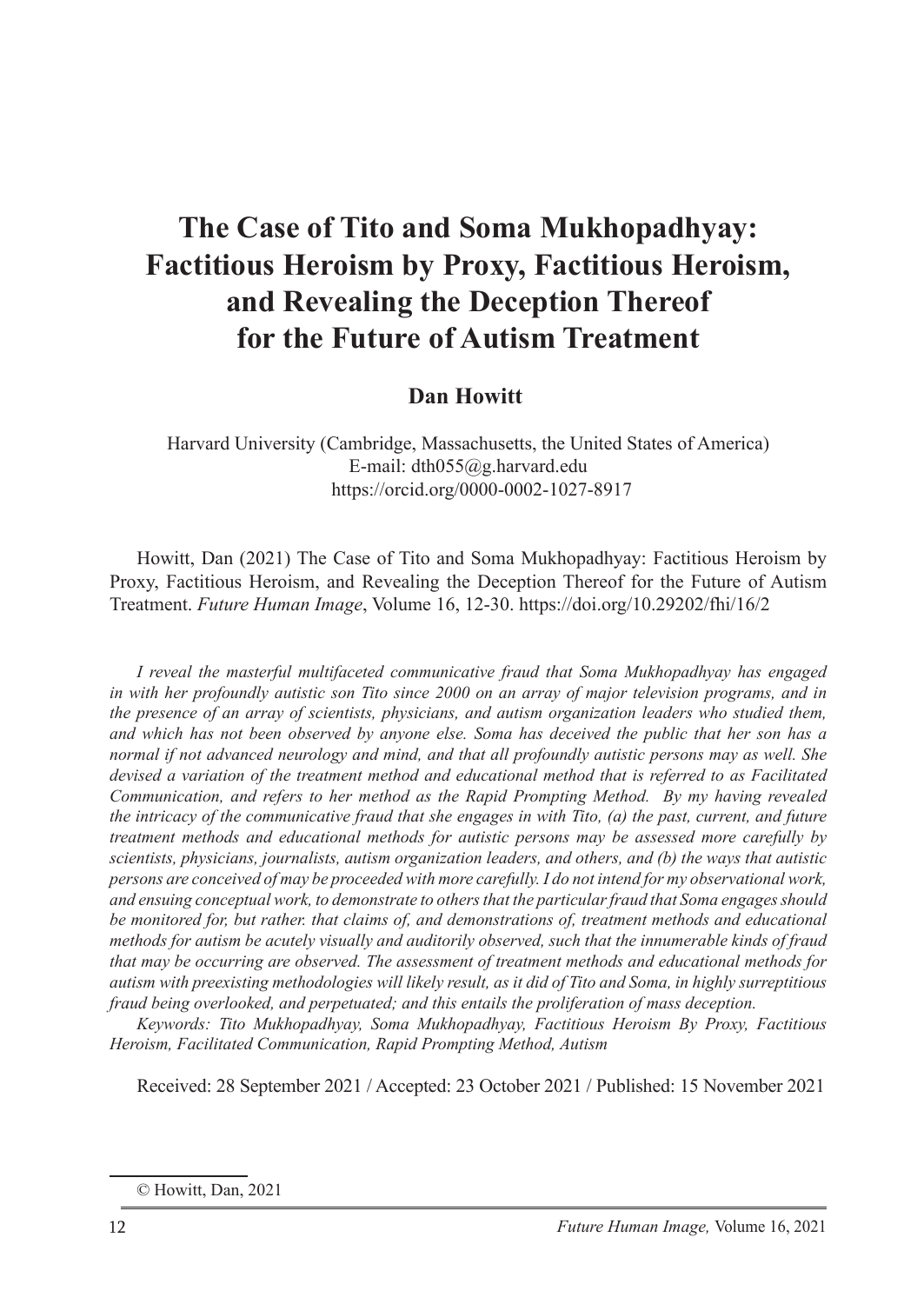#### **Introduction**

#### **1**

None of the innumerable millions of people since 2000 who have observed the profoundly autistic man Tito Mukhopadhyay and his mother Soma Mukhopadhyay on CNN, PBS, BBC, Good Morning America, and Closer To Truth, and none of the array of scientists, physicians, autism organizations, and journalists who studied them, observed the brilliant, multifaceted, communicative fraud that Soma engages in with Tito.

Tito, since he was eleven years old in 2000, to the present, has been presented by Soma on the aforementioned television programs, and via other forms of media and literature, as being able to write-communicate and type-communicate not only normally, but at an advanced level, and on his own accord – that is, from an independent content of his mind – with the assistance of the Facilitated Communication method that she treats him with, which she refers to as the "Rapid Prompting Method."1

In this article, I provide my visual observations and auditory observations of the interactions of Tito and Soma that have not been observed from 2000 to the present by innumerable millions of people, including the vast array of scientists, physicians, journalists, autism organization leaders, and others, who studied them. I concurrently adduce various novel concepts in order to characterize my observations.

My observations, and concurrent conceptualization, demonstrate the presence of what I refer to as "Factitious Heroism By Proxy," and Factitious Heroism.2

For context: (a) I demonstrated that none of the innumerable millions of people who observed the television presentations of the profoundly autistic woman Carly Fleischmann between 2008-2018 observed the brilliant communicative fraud that her speech-therapist Howard Dalal engaged in with her<sup>3</sup>; (b) I uncovered an array of instances of brilliant conceptual fraud (which I refer to as "dissociative fraud") of fundamental mathematics and fundamental physics<sup>4</sup>; and (c) I observed a fundamental feature of the universe that has not been correctly observed, nor conceived of, by humanity to the present.<sup>5</sup>

#### **2**

The Harvard Educational Review in 1990 published an article of Douglas Biklen that presents the 1970's clinical, communicative method of Rosemary Crossley of Australia to the United States, namely what is referred to as "Facilitated Communication"; and Biklen, a professor at Syracuse University in the United States, is considered to be the first person to do so; and Crossley, a clinician and educator in Australia, is considered to be the founder of the method.<sup>6</sup>

Biklen states:

Jonothan Solaris cannot speak. David Armbruster can say a few words, usually unintelligible. (...) I was not surprised by how either of them appeared. Theirs were the

<sup>1</sup> See (Terrill, 2000; Blakeslee, 2002).

<sup>2</sup> See (Feldman, 2018: 100-103; Feldman, 2004: 102, 117).

<sup>&</sup>lt;sup>3</sup> See (Howitt, November 2021, forthcoming).

<sup>4</sup> See (Howitt, 2021; 2021a).

<sup>5</sup> See (Howitt, 2021; 2021a).

<sup>6</sup> See (Biklen, 1990; Autism Parenting Magazine, 2021).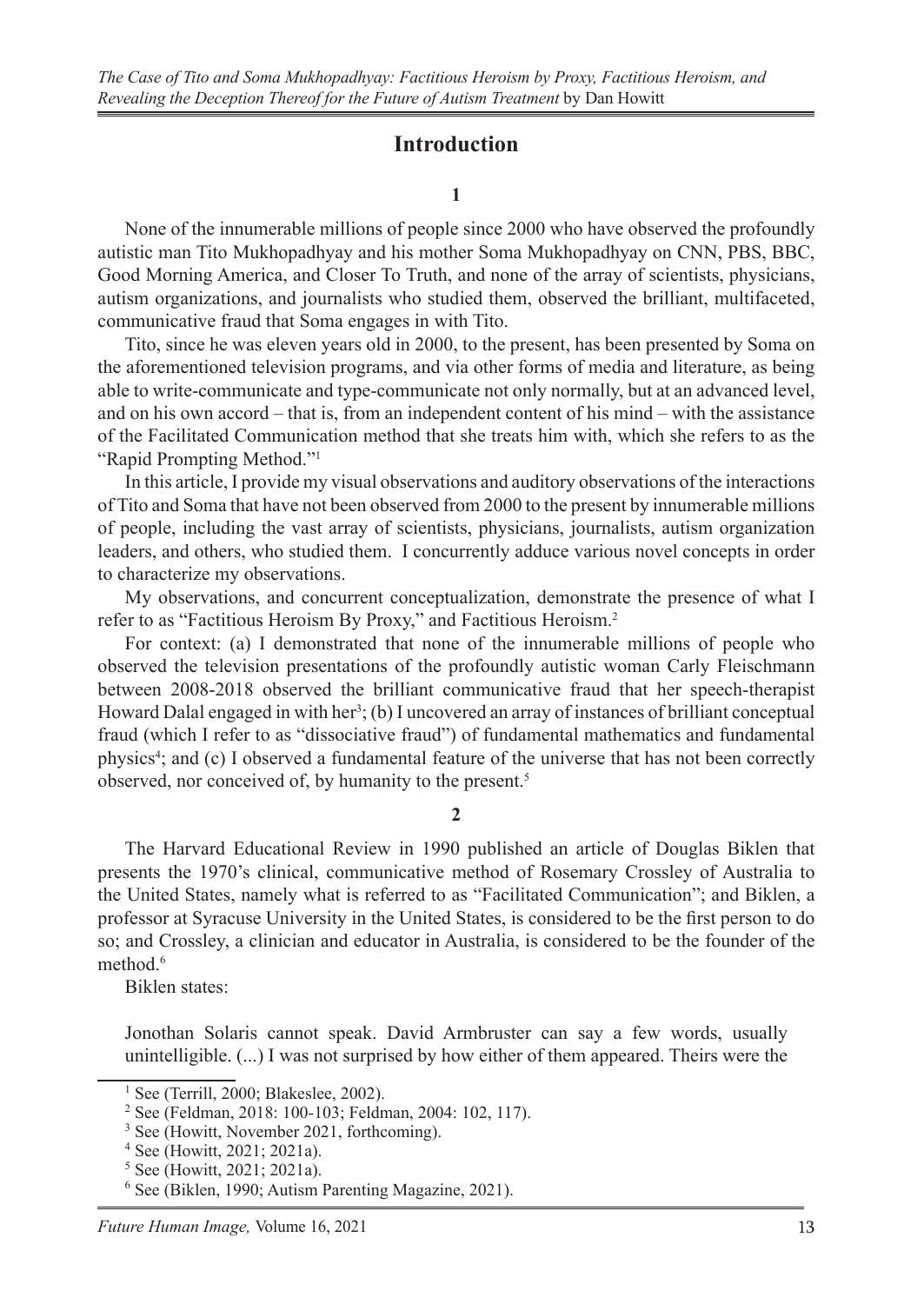behaviors of autism. But what I did not anticipate was that their communication with me would assault my assumptions about autism and ultimately yield important lessons for education (Biklen, 1990: 291).

In 1995 in the United States, the following article described the method, delineated its history, and argued that it is illegitimate.<sup>7</sup>

Facilitated communication (FC) ... a teaching-treatment technique ... is a method of assisting people with severe developmental disabilities to communicate.

(...) this technique, which involves providing physical support to people with disabilities as they type out messages on a keyboard or letterboard, appears to result in unexpected literacy and to disclose normative or superior intellectual skills among people with lifelong histories of severe developmental delay.

Controlled research using single and double blind procedures in the laboratory and natural settings with a range of clinical populations with which FC is used has determined that, not only are the people with disabilities unable to respond accurately to label or describe stimuli unseen by their assistants, but that the responses are controlled by the assistants.

In 2018 in England, the following article described the method, delineated the history of scientific studies of the method, and argued that it is illegitimate.<sup>8</sup>

Facilitated communication  $(FC)$  (...) is a technique that involves a person with a disability pointing to letters, pictures, or objects on a keyboard or on a communication board, typically with physical support from a "facilitator." The physical support of FC usually occurs on the hand, wrist, elbow, or shoulder (Biklen, Winston Morton, Gold, Berrigan, & Swaminathan, 1992) but can also occur on other parts of the body. (2)

... there are no new studies on authorship and, therefore, no evidence that FC is a valid form of communication for individuals with severe communication disabilities. Given that facilitator control has been documented repeatedly and replicated by several different research teams across continents over the last 26 years, it is not surprising to see that there are no additional studies addressing the question of authorship in FC. What is noteworthy, however, is that there are also no studies that demonstrate that the individuals with disabilities are the authors of the messages generated with FC. (8)

Notwithstanding the aforementioned critical articles, and the following, aforementioned statement,

not only are the people with disabilities unable to respond accurately to label or describe stimuli unseen by their assistants, but (...) the responses are controlled by the assistants.

 $7$  See (Jacobson, 1995).

<sup>8</sup> See (Hemsley, 2018).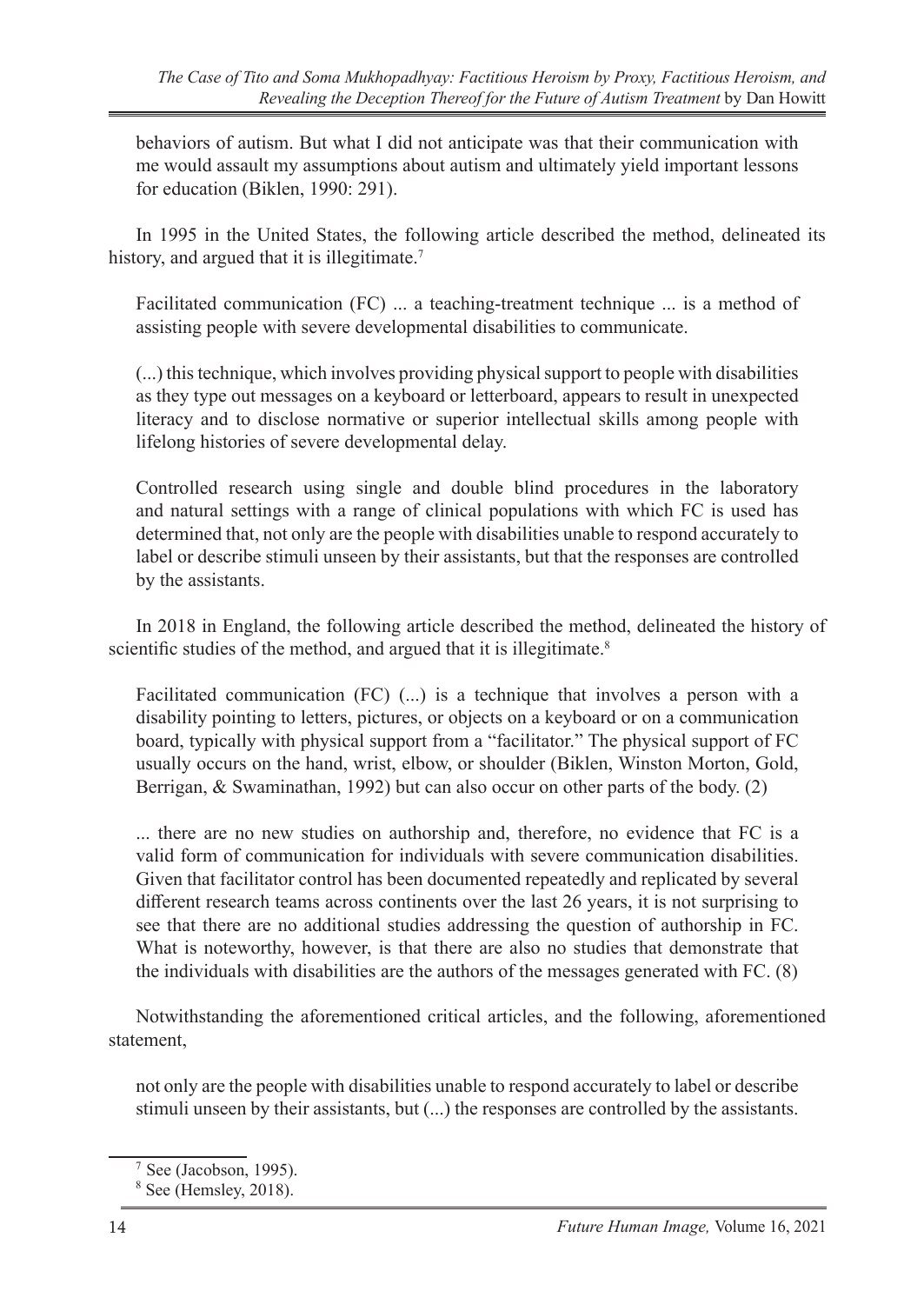there apparently are no articles that provide precise descriptions of how the assistants (speech therapists, etc.) control the communication of the disabled persons. While the articles deduce that the assistants accomplish this via

physical support (...) on the hand, wrist, elbow, or shoulder (...) [and] on other parts of the body.

there apparently are no studies that provide analyses of videos of assistants working with their clients, and descriptions of when in the videos the assistants engage in this communicative fraud, and precisely how. And this is perhaps why, despite the findings of the critical articles, the aforementioned 2018 article provides leeway for the clinical procession of Facilitated Communication by emphasizing that wherever the method proceeds, there should be a scientific examination of the authorship of the communications of the disabled persons who are undergoing the method:

With substantial scientific evidence demonstrating the influence of facilitators over messages produced using FC, it is ethically and scientifically imperative to empirically test authorship of messages produced using FC and analyzing FC message data without authorship testing reduces the credibility of findings. (6)

However, if precisely how

the responses (...) [of] the people with disabilities are controlled by the assistants

were demonstrated, perhaps it would be concluded that there is no need for additional scientific examination of the various employments of the method, nor variations of the method, such as the aforementioned Rapid Prompting Method.

Moreover, the aforementioned is perhaps why Facilitated Communication and the Rapid Prompting Method are considered to be significantly beneficial by a considerable extent of people in the US, and likely worldwide: The aforementioned Autism Parenting Magazine, despite discussing the array of negative aspects of Facilitated Communication, also discusses an array of positive aspects of it, and does not reject it<sup>9</sup>; the following two major US media articles of 2016 and 2018 clearly indicate that Facilitated Communication is readily employed by a significant extent of people;<sup>10</sup> and the following major autism media article of 2020 states the following about the Rapid Prompting Method:<sup>11</sup>

Despite rapid prompting's popularity, no rigorous scientific studies show that the method works. There is no empirical support for the idea that it spurs academic progress or that its students express their own thoughts.

But the lack of proof has not dissuaded many parents. Mukhopadhyay conducts up to 11 sessions a day and holds workshops around the world several times a year. In Austin, she sees her clients at the offices of a nonprofit called Helping Autism through Learning

<sup>&</sup>lt;sup>9</sup> See (Autism Parenting Magazine, 2021).

<sup>10</sup> See (Shermer, 2016; Salzberg, 2018).

 $11$  See (Borrell, 2020).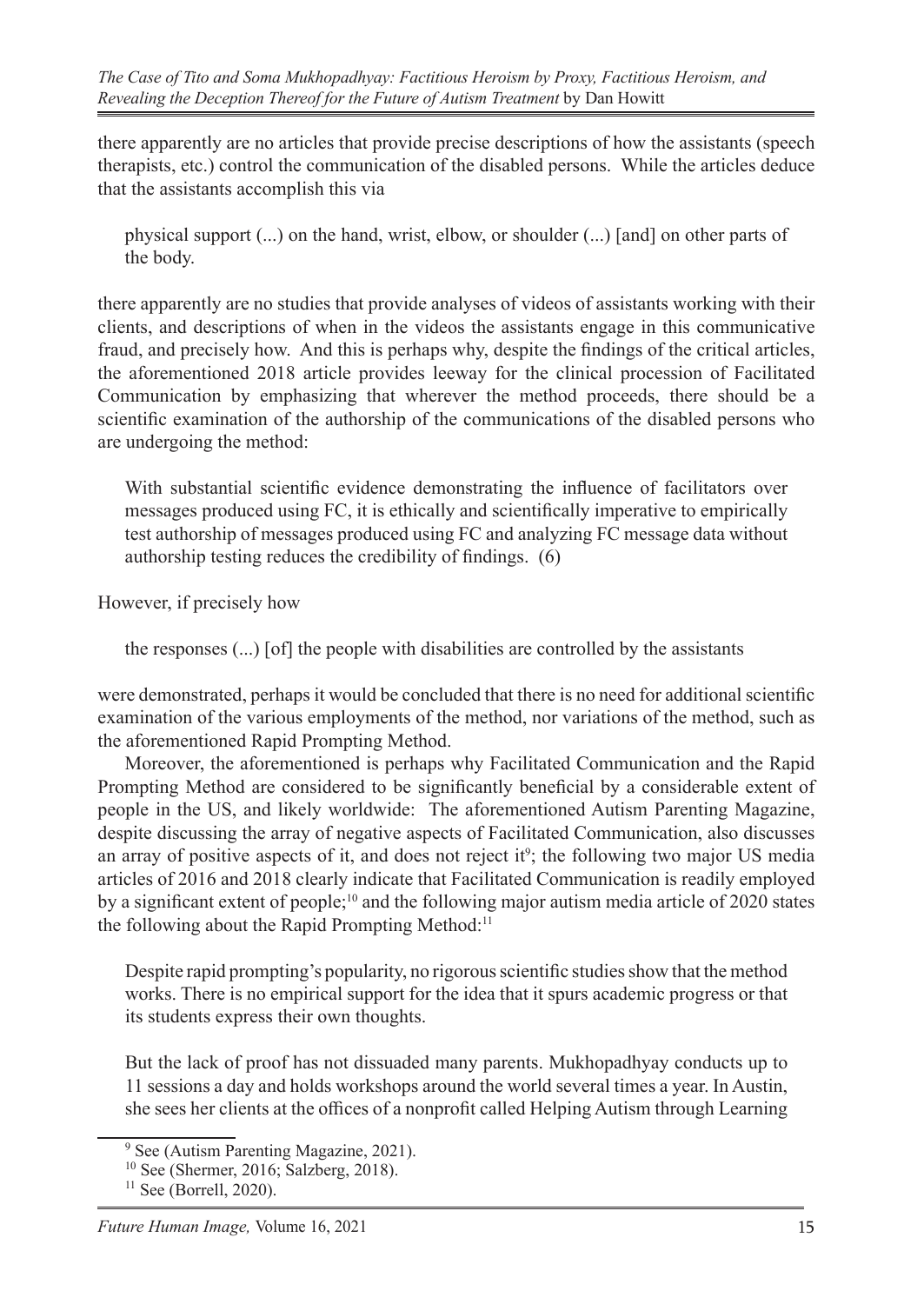and Outreach (HALO), founded for her programs in 2002. Four-day HALO camps cost \$850, and training sessions for parents and providers are \$950. HALO sells Mukhopadhyay's books and a variety of letter boards. It also has lent its trademarked seal of approval to 10 independent providers in the United States, the United Kingdom and Mexico. Mukhopadhyay draws a salary of more than \$150,000 per year, according to tax filings. And HALO has competitors, such as the Growing Kids Therapy Center in Herndon, Virginia, which provides training called Spelling to Communicate that also focuses on motor skills and encourages autistic people to use a letter board to communicate.

Parents have also tried to introduce the method into U.S. special-education classrooms. According to a 2018 study, 17 percent of 535 special educators surveyed in Tennessee used the rapid prompting method with their students every day  $-$  a frequency on par with their use of such evidence-based practices as pivotal response treatment and the picture-exchange communication system.

Regarding what the Rapid Prompting Method is:12

Rapid prompting appears straightforward: A teacher holds up an alphabet board or a choice of two words on scraps of paper and then verbally or physically prompts an autistic person to point to individual letters or to words. The teacher might, for instance, tell the student that the sky is blue and then ask what color the sky is. Although teachers try to avoid moving the student's hand directly, they may nudge an elbow or tap a shoulder.

Moreover, the employment of the method can be observed in the extensive television coverage that I provide and discuss later in this article.

The Rapid Prompting Method began in the United States in 2001:13

The Cure Autism Now Foundation introduced RPM to the USA in 2001 (http://www. halo-soma.org). (...) In 2001, the Cure Autism Now Foundation offered Mukhopadhyay a fellowship to implement her teaching method at a school in Los Angeles, working with nine children with ASD.

Aside, Portia Iversen is who co-founded Cure Autism Now (which later became Autism Speaks); and I discuss her later in this article in the context of my discussion about the PBS Closer To Truth television presentation in 2003 of Tito and Soma, of which she was an interviewee and participant. Moreover, regarding the involvement of Iversen and Cure Autism Now with the Rapid Prompting Method<sup>14</sup>:

In the early 2000s, the media billed Tito as a miracle. Mukhopadhyay first brought him to the U.S. in July 2001 with the support of Cure Autism Now, a nonprofit that later became part of *Autism Speaks*. The organization's co-founder, Portia Iversen,

<sup>12</sup> See (Borrell, 2020).

 $13$  See (Schlosser, 2018).

<sup>14</sup> See (Borrell, 2020).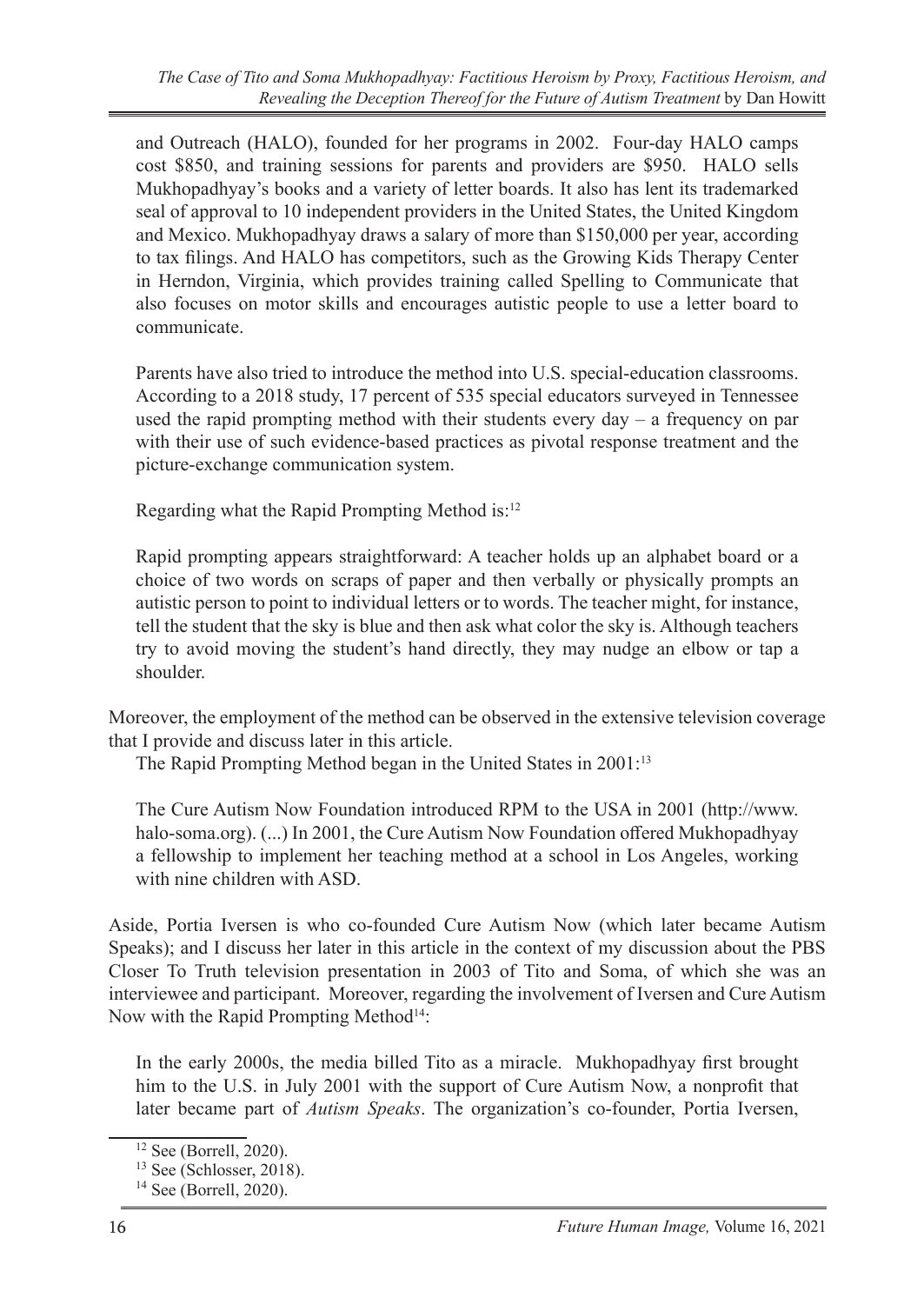wanted Mukhopadhyay to work with her own son, Dov. Within months of her arrival in the U.S., Mukhopadhyay was working with other parents, and Iversen's publicity machine attracted the interest of scientists. "Autism experts are studying him, amazed to discover, for what they say is the first time, a severely autistic person who can explain his disorder," journalist Sandra Blakeslee wrote in a 2002 article about Tito in *The New York Times*.

Regarding discussions about, and criticisms of, the Rapid Prompting Method:15

FC [Facilitated Communication] and RPM [Rapid Prompting Method] are strikingly similar in terms of claims of miraculous hidden communication and intelligence evident only during facilitator-dependent communication. (...) RPM may create an illusion similar to FC by fostering indefinite prompt dependency. (47)

RPM facilitators generate and subsequently prompt participants to convey messages that may not represent the individual's genuine desires, thoughts, or emotions. (45)

Given the similarities between RPM and FC, it seems very likely that the messages are (unintentionally and subconsciously) authored by the RPM facilitator (Boynton, 2012; Todd, 2012; Tostanoski et al., 2014; von Tetzchner 2012). (46)

(...) indefinite prompt dependency is entirely incompatible with genuine independent skill leaning – because the aid is actually making the responses and using the participant as a mechanism of expression. (...) prompt dependency precludes independence by rendering an individual facilitator-dependent. It is possible that no actual academic or communicative skills are taught to participants in RPM. Instead, participants may only learn how to better follow subtle, rhythmic, and frequent prompts. The danger, of course, is that an untrained observer might not be able to readily recognize such subtle prompts and may mistakenly assume that prompted responses accurately reflect the true preferences, academic abilities, and emotions of the individual. Such an outcome would make RPM equally as dangerous and inhuman as facilitated communication (FC), a thoroughly debunked method that creates a powerful illusion that seems notably simpler to RPM (Todd, 2013; Tostanoski et al., 2014; Travers, Tincani, & Lang, in press). (46)

Notwithstanding, and as I discussed of Facilitated Communication, what in my opinion explains the persistent prevalence of the Rapid Prompting Method is the apparent absence of analyses of videos of employments of the method; and this would explain why the authors of the aforementioned study state the following; and via italics I add emphasis to the words that demonstrate that the authors, as is the case of the authors of the critical studies on Facilitated Communication, do not, and cannot, argue that there is proof of communicative fraud:

It is *possible* that no actual academic or communicative skills are taught to participants in RPM. Instead, participants *may* only learn how to better follow subtle, rhythmic, and frequent prompts.

<sup>15</sup> See (Lang et al., 2014).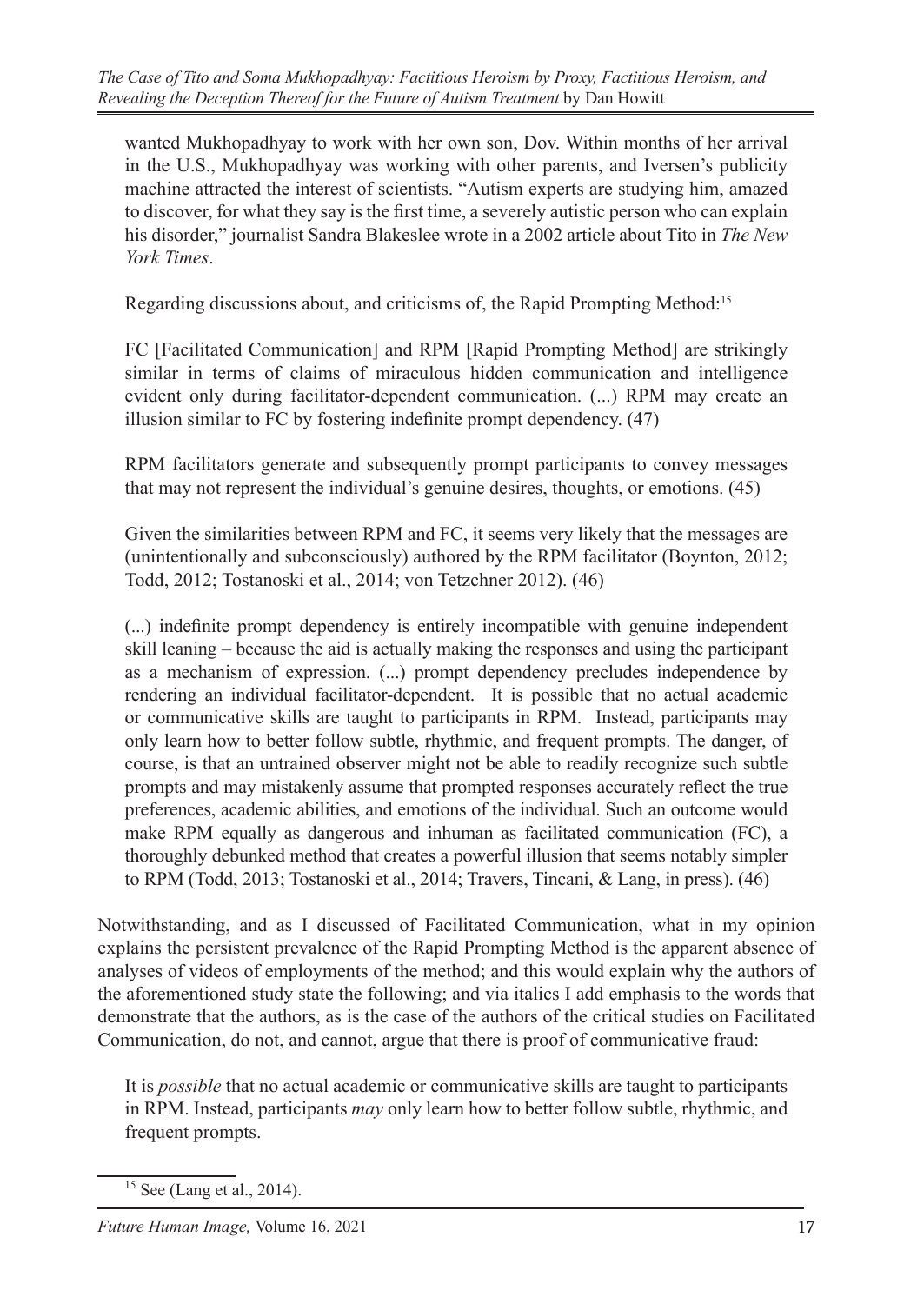While, of course, there is an absence of definitive proof of the effectiveness of the two methods, this, of course, is immensely different than the presence of definitive proof of fraud.

The following, aforementioned position of the aforementioned authors demonstrates, I believe, that not only has no one observed communicative fraud occur during the employment of the Rapid Prompting Method, but that, perhaps due to the unsaid belief that it is impossible to do so, there is not even the goal to do so: The authors believe that what is crucial is observing the prompts that occur, and the prompted responses, and that when the prompts are not observed, observers may mistakenly observe the communications of the disabled persons to be from an independent content of their minds.

The danger, of course, is that an untrained observer might not be able to readily recognize such subtle prompts and may mistakenly assume that prompted responses accurately reflect the true preferences, academic abilities, and emotions of the individual.

However, as is stated above:<sup>16</sup>

Rapid prompting appears straightforward: A teacher holds up an alphabet board or a choice of two words on scraps of paper and then verbally or physically prompts an autistic person to point to individual letters or to words.

The prompts are observational self-evident, as are the prompted responses, as can be observed in the videos that I provide of the extensive television coverage of the employment of the method. What is not only not observationally self-evident, but of the near observational impossibility of masterful practical magic, is the multitude of variations of novel, highly surreptitious, multifaceted communicative fraud that Soma engages in with Tito, even in the presence of world-renowned physicians, scientists, professors, and journalists, and the founder of the most important autism organization in the United States, who herself has a profoundly autistic child. Moreover, this has occurred in the presence of, via television, what I would estimate to be fifty to one-hundred million or more people world-wide over twenty-one years and ongoing. None of the above persons observed any of the communicative fraud. Two of the most elite physicians and scientists in history – Oliver Sacks<sup>17</sup> and Michael Merzenich<sup>18</sup> – studied Tito and Soma extensively, and concluded that Tito has a normal, if not advanced, brain and mind, and that he communicates from an independent content of his mind. Sacks is quoted on the back-cover of a book that is purported to be written by Tito as stating the following:<sup>19</sup>

(...) it has usually been assumed that deeply autistic people are scarcely capable of introspection or deep thought, let alone of poetic or metaphoric leaps of the imagination – or, if they are, that they are incapable of communicating these thoughts to us. Tito gives the lie to all these assumptions, and forces us to reconsider the condition of the deeply autistic.

Merzenich is quoted on that back-cover as stated the following<sup>20</sup>:

- 17 See (Neuman, 2015).
- 18 See (Farley, 2016; Farley, 2015).
- 19 See (Mukhopadhyay, 2011).
- <sup>20</sup> See (Mukhopadhyay, 2011: back cover).

<sup>16</sup> See (Borrell, 2020).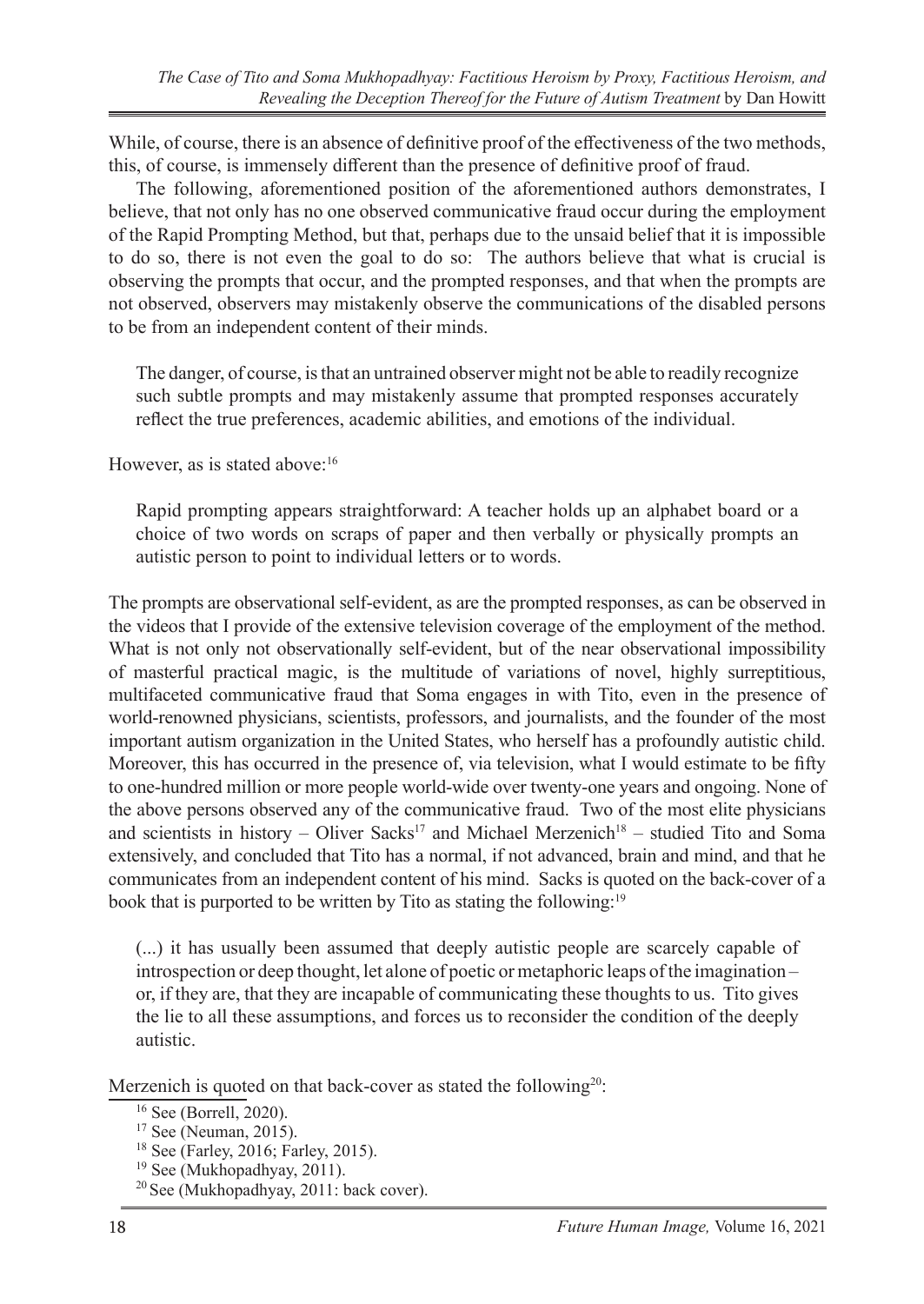Tito is not only authentic, but also miraculous. (...) [He] is a beautiful example of the possible.

The medium of my experimental study is the array of preexisting, extensive television coverage of Tito and Soma engaged in the Rapid Prompting Method, and a journal-article in which a purported email-conversation between the author and Tito is provided; and the context of my study is the array of preexisting literature and media on Tito and Soma, the Rapid Prompting Method, and Facilitated Communication.

The above method of experimentation allows all persons to visually and auditorily observe what I visually and auditorily observed.

Profound autism is, of course, an extraordinarily devastating neurological condition, which moreover, of course, entails devastating psychological effects on autistic persons; and the families and others who involved with autistic persons encounter significant difficulties. Moreover, the social, political, and economic structures of countries throughout the world are of course intensely impacted by the prevalence of profound autism, as well as lesser degrees of autism. The intractability of the condition is surely the basis for the devising of, and proliferation of, Facilitated Communication and the Rapid Prompting Method. However, as I conveyed above, significant structural resources have been, and continue to be, distributed to the practitioners of the methods; and since the methods are, as I have shown of two employments of the methods, not only fraudulent, but masterfully so, an immense extent of people worldwide are both being deceived, deceiving themselves, and deceiving others; and the deception is of profoundly autistic persons being improved by the methods, and of the very concept of profound autism. And due to the masterfully deceptive practitioners, even world-renowned autism organizations, scientists, physicians, journalists, and others, have unknowingly aided the structural proliferation of the methods, and the reconception of the profoundly autistic.

Now that the brilliant practical magic of the founder of the Rapid Prompting Method has been observed, and can now be observed by all persons, perhaps modifications of the aforementioned societal structures might occur, and perhaps the elating widespread deception will discontinue, for better or worse; but perhaps it is better to endure the despair of intractability than relish the elation of deception.

### **60 Minutes, 200321**

In 2003 on 60 Minutes, at **0:11 – 0:42**, the aforementioned Merzenich is interviewed about Tito, and states,

I was surprised when I – certainly surprised when I met him – to see the very compelling evidence that he was for real.

The narrator states that Merzenich had been studying Tito for nearly a year, and that Merzenich

says that Tito is not only authentic, but miraculous.

Merzenich then states,

 $21$  See (Mabrey, 2003).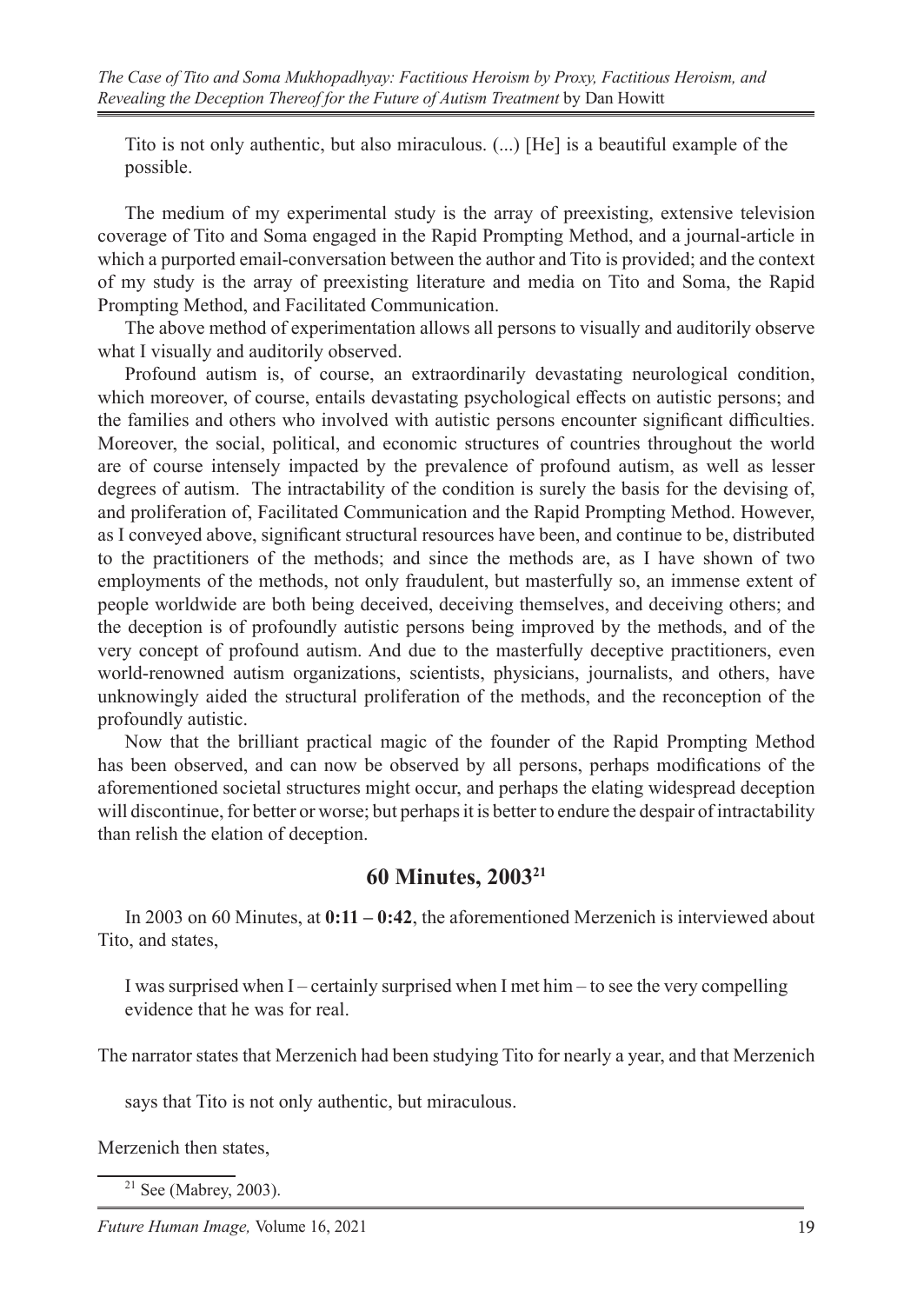There can be little question in the writing behavior in Tito that he's providing the answers and that the answers are coming from his brain.

#### However, and to begin:

**1:54 – 2:03**: Soma is with Tito, away from the interviewer, assisting him with his handwriting. Tito writes a word, she takes the pencil away from him, she erases the word, while she is erasing the word she states "vegetable", she gives him back the pencil, he begins to write again, and she states "vegetable" again. She is then shown with the pencil in her hand again, and erasing the word again; and as she is erasing, she states, "No one will be able to read that." Then, that excerpt of the filming stops, and another excerpt is shown.

At **2:55**, the interviewer is present, and Tito and Soma are sitting with her in a different area. The interviewer asks him a question, and he writes, "I would have been a vegetable." As I will further explain below, it is clear that Soma extensively prepares Tito on what to write.

**3:04**: As I explain further in my below section on the 2003 PBS Closer To Truth television episode, the following is the case about Tito's writing of "I would have been a vegetable." Tito appears to start each sentence with "I" on his own accord. Soma then reads each word that he writes, and verbally adds a letter at the end of each word; and the letters cue Tito on what to write for the next word. For the above sentence, she states "I-w," "would-h," "have-b," "a-v." He writes, "I would have been a vegetable." Aside, it is unclear whether she said "a-v" before he wrote "a," which would have made saying "been-a" not necessary.

**3:34 – 4:02**: The interviewer states,

He has written hundreds of poems, including this one, which we watched him write from beginning to end.

However, at **3:57 – 4:01,** he is shown typing with one finger. They then show the 12 line poem. Regarding whether they carefully watched him write – that is, whether they watched each key that he typed, and observed what appeared on the screen – I will provide the following:

# **PBS, Closer To Truth, 200322**

**0:40 – 0:58**: The creator and host of Closer To Truth, Robert Kuhn, talks to Tito and then asks him a question. When Kuhn is finished with his question, Soma begins tapping on Tito's right shoulder with her right hand's fingers, at which time Tito, at **0:59**, begins to write. He writes, "I get." First, as is seen on the piece of paper on which he is writing, he begins his above sentence also with "I get", and the top sentence with "I can get". As was discussed above, the "get" and "can" were surely cued by Soma by her verbally stating "I-g" and "I-c" after Tito wrote "I". Second, as he is finishing the "et" of "get," Soma states "I get a-f." He then begins and finishes writing "flattered". As I further discuss below, Soma, by extending her vocalization of a word that Tito writes with the first letter of another word, she is queuing him on which word to write next by stimulating his memory on what she previously prepared him to write upon hearing the first letter of the other word.

**2:17**: Portia Iversen asks Tito a question. Tito writes "I," Soma quickly says "I," Tito writes "just," and Soma quickly says "just-n." The next word that Tito writes, immediately after he hears the "n" of "just-n," is "need." Soma then says "need-t," and Tito writes "to." Both the

<sup>22</sup> See (Kuhn, 2003).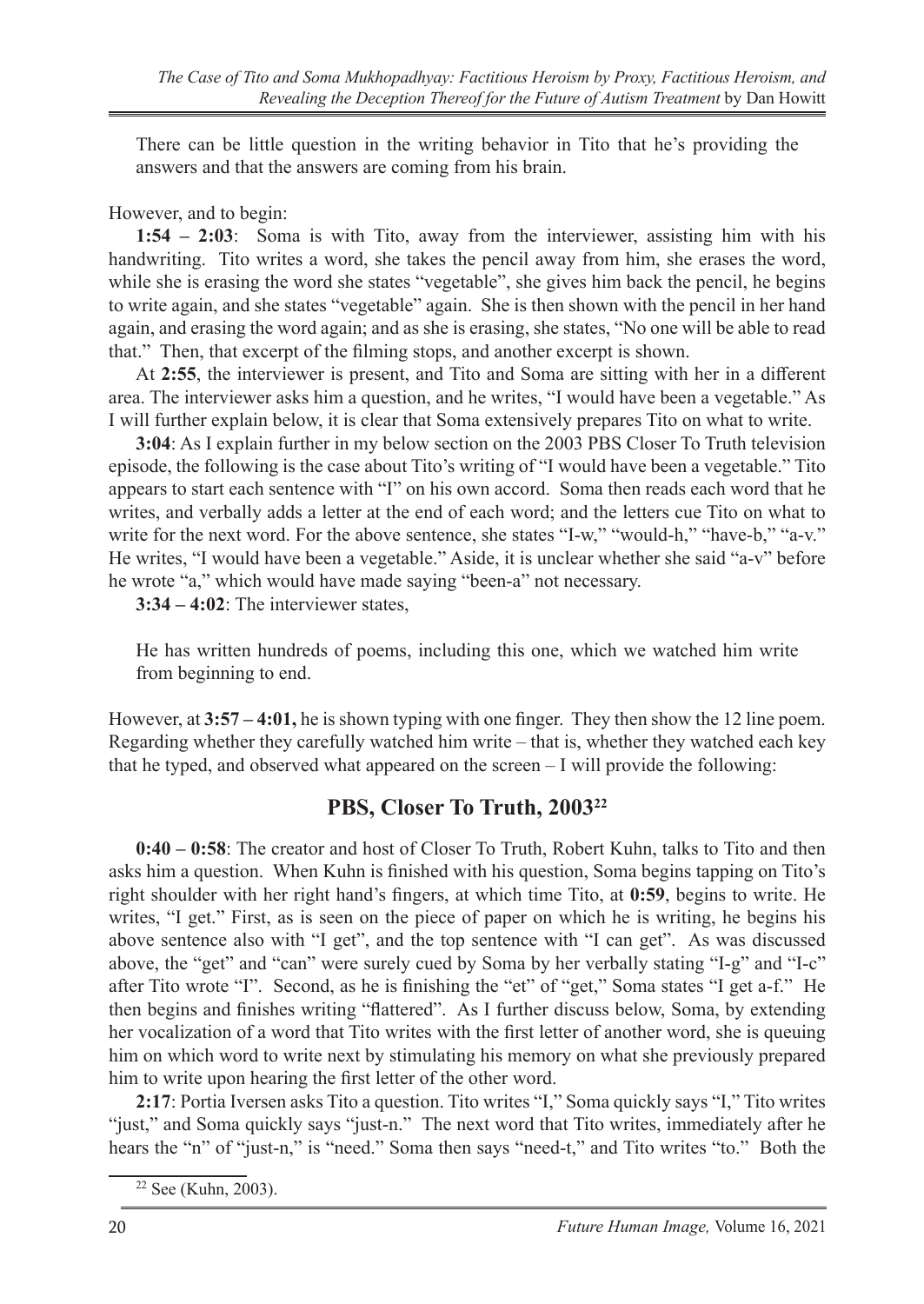"n" and "t" are quickly but sharply voiced. The filming then stops, and then resumes as Tito is writing the last word of the sentence. Soma is queuing Tito on what he should write for the next word by including the first letter, of what she has prepared him to write for the next word, as the last letter of the word that she verbally calls out. (Aside, for the above first word "I," Soma says "I-s", which was likely done in order to cue him to write a word that begins with "s" for the next word).

For the question that Iversen asked, there likely are many answers that Tito could have written. Since he proceeded with "just" after "I", Soma likely adjusted the kind of answer that she wanted him to produce. Aside, most people likely overlook the above because they attribute it to her Indian accent: While Americans et al. do not state, for example, "just-n" for "just," and "need-t" for "need," most people, upon hearing her intense Indian accent, likely think that this anomaly is due to her accent.

**4:16**: The filming begins with Soma saying "have-t"; and Tito then writes "to." Soma then says "to-w," and Tito writes "wait." Soma then says "wait-l," and Tito writes "long." Soma then reads the sentence, "I do not have to wait long."

**8:18**: Soma begins with saying what Tito wrote. He writes "I", and Soma says "I-c"; and you can moreover see how she pronounces the "c" with her mouth. Tito then writes "could not." Soma then says "couldn't-n"; and Tito then writes something like "not". Soma then says "not-e"; and the filming of that instance of him writing stops, and Soma does not read the sentence that he wrote.

**12:28**: Soma says "it-c", "can-b", then-d", for Tito's writing of "It can become bigger than the door". It is difficult to hear the entirety of what she says; and what Tito actually wrote is not shown. Moreover, I think that she calls out "because" rather than "bigger", as Tito is writing, and then verbally corrected it in her final reading of the sentence. Soma cues "can", "become", and "door", and then likely adds and corrects some of the words in between, namely "bigger" for "because", and "the" prior to "door."

**25:17**: When Soma reads a sentence that is already written by Tito, she does not say any post-word letters.

**3:51 – 4:50**: Before Kuhn asks him a particular question, and while the group is having a discussion, Soma begins to state some words, and Tito concurrently is writing. At the same time that Kuhn finishes asking a brief question, Tito is finished with the core of his answer. Tito then continues to write something that is completely separate from Kuhn's question. I believe that Tito knew what to write before Kuhn asked him the question – that is, that Soma prepared him for the answer. Tito then continued to write something that was separate from Kuhn's question, likely due to being confused about what to write at what time. Aside, no one was observing, for the above, the coordination between Soma speaking and Tito writing. It is possible that she stimulates him, via his memory, to provide X answer by stating one or a few words to him at the outset, which seems to be the case for the above. Moreover, as he was writing, she could have been stating words before he wrote them. For the above, the camera was not filming his writing.

**5:23**: Kuhn asks, "Does he read?" He has never been shown to read to an even extremely minimal degree, and, it is clear that he cannot read his own writing. He has never replicated what he just wrote, and has never been publicly asked to replicate what he just wrote.

**7:42**: Soma says that he sometimes edits his writing. She has never publicly demonstrated that he does this. He has had significant television coverage, and other kinds of public coverage. This episode of Kuhn's program was in 2003, which is when Soma and Iversen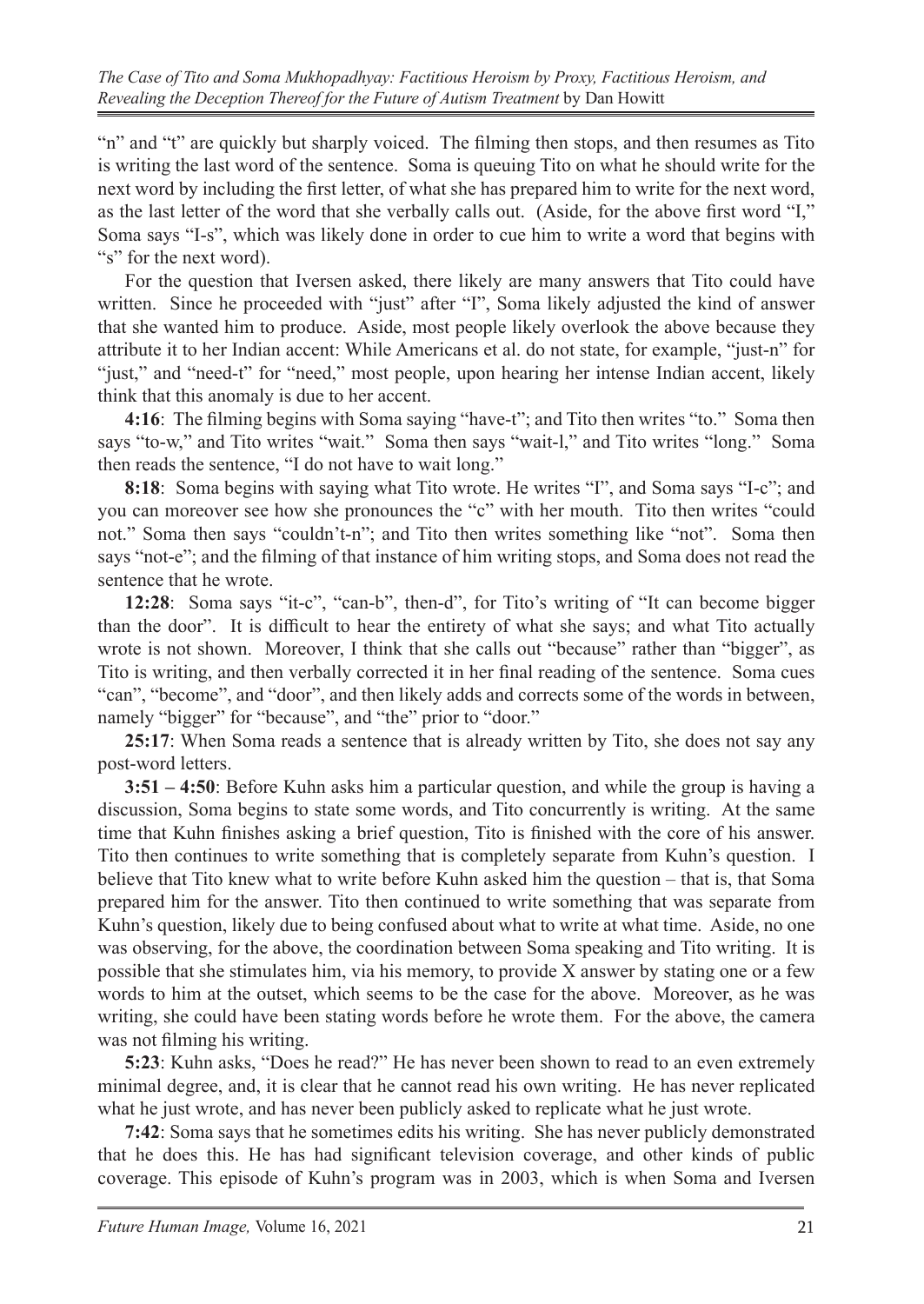worked together. In 17 years, no editing has been demonstrated. **7:56**, Soma states that he "corrects himself, backspaces, opens his files." This has never been demonstrated.

**8:13**: Iversen begins to ask Tito a question, and when she is about half way through her question, Tito begins to write. Her question is entirely unclear half way through, and it is necessary to wait until she is finished in order to understand what she asked. As for his answer, this is uncertain: Soma states the three-word answer, and I believe that it is something like "I could not."

**10:11**: At the instant that Kuhn begins to ask Tito, "Tito how do you see color?", Soma presses a key on the computer. I believe that the key that she pressed prepares a prearranged computer program to proceed upon the next key-strike – that is, her key-strike puts the prearranged program in ready-mode; and then the program proceeds upon the next keystrike. In this case, the program is a prearranged automated verbal statement, namely "Shapes come first and then color." Upon Tito's first key-strike, the prosody of the automated verbal statement begins, and is of a consistent prosody. Tito's second key-strike is a miss-strike, as he lightly touches three keys in between each other. The camera then does not show any more typing until his last key-strike. For his last key-strike, the automated voice states "color" (the last word of the above statement) before he makes the key-strike; and after he makes the keystrike, there is no automated voice.

In addition to the above, while it appears that he makes at least 3 key-strikes, of the 6 that would be needed for the 6 word sentence, the keys that he strikes are letter-keys, not wordkeys: On the keyboard of 26 letters, there are no keys which, when pressed, result in the words "Shapes," "come," "first," "and," "then," "color." That is, there are no keys that are devoted to these particular words. Moreover, there are no typed-communication programs that use the 26 letters in this way; and such programs would, in any case, be useless.

In addition to the above, Soma, while the automated voice is proceeding, verbally reports the first 4 words of the above statement in the following manner.

Computer: "Shape" Soma immediately thereafter: "Shape" Computer: "Come, First" Soma immediately thereafter, and rapidly: "Shape-Come-First" Computer: "And" Soma simultaneously: "And"

Soma is reading the words from the screen. While this is not relevant to the above, I believe that she does this as a distraction, namely to try to distract observers away from fully attending to the keys that Tito is pressing, and from the relation between the automated voice's prosody and the keys that Tito presses. Moreover, I believe that she, in doing this, is trying to provide legitimacy to the relation between Tito's key-strikes and the automated voice: She is trying to convey that since she is reading the words on the screen, she is simply reading what the computer program is also reading, namely Tito's key-strikes. Aside, there is no need for Soma to say anything, at any time, during Tito's typing and the automated voice's speech. There is also no need for Soma to verbally state each word that Tito writes with his pencil. I believe that she does both of these for the above distractive purpose, and legitimacy purpose.

**10:38**: While the group is having a discussion, the camera shows Tito in the process of writing with his pencil, and Soma stating several words during this time, as she watches him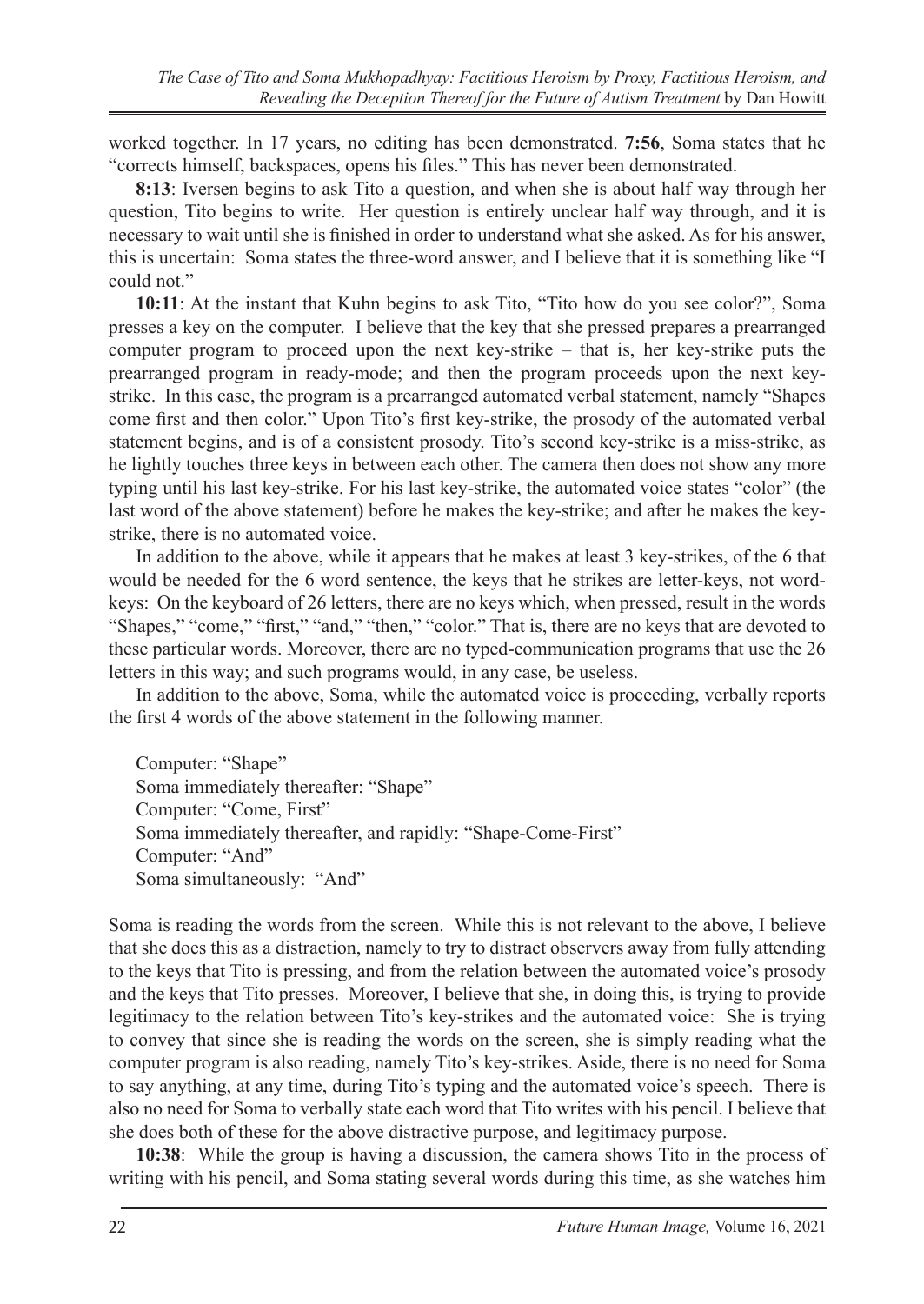writing. (However, there is no audio of her voice, and only her mouth can be seen forming words). At **10:45**, Soma states "door" and then taps 5 times total with her right index finger on the clipboard holding the piece of paper on which Tito is writing. Tito then writes the last word of that statement, which is "door." Soma then states what he wrote, "Only after I see the door"; and then she adds, "I see the room," "Only after I see the door." It is unclear whether "I see the room" is what she is adding to the discussion *about* Tito's statement "Only after I see the door," or whether Tito also wrote this during that time-period. Regardless, it is clear that she verbally instructed him to write "door." And again, she should not be verbally stating anything, at any time. Aside, it is fine if she wants to ensure that he has a pencil in his hand, and if she asks him to write, and if she touches the paper in order to further direct him to write, and even if she directs him back to his chair if he gets up from it, but she should not be verbally involved at any time; and care should be taken by observers in order to ensure that she is not pointing to anything in particular, such as particular keyboard keys, and particular words that may be pre-written on the paper or screen.

In addition to the above apparent purposes of her verbal involvement, there is now proof that she verbally instructs him on what to write. Moreover, as is shown in the above 60 Minutes segment, there is proof that she extensively prepares him on what to write.

**12:25**: Soma abruptly states, "I can see a point" and gives Tito his pencil; and then he apparently writes, "It can become bigger than the door." Again, Soma began a process without notifying anyone of it. In this instance, I believe that her stating to Tito "I can see a point," signifies to him that it is time to write, "It can become bigger than the door."

Aside, in the various television coverage from 2003 to the present, Tito provides the same brief statements, or variations thereof.

Also aside, autistic author Donna Williams of Australia in 1992, 1994, and 1998 was one of the first people, and perhaps the first person, to provide such statements.<sup>23</sup> All of the statements, which I argue that Soma provides for Tito, are usurped from Williams, both directly, and in slight variations, in order to give the appearance of novelty. Williams is well known for describing what she calls "fragmented vision" and for describing the disintegration of her sensory experience.

**17:09 – 17:42**, and **21:14 – 21:30**: Tito is shown in the process of writing, and Soma is shown speaking to him at times.

**25:17**: Soma interrupts Dr. Eric Courchesne, and begins to read from the piece of paper; and Tito is now several feet away. Since Tito was away from the paper, there was no need for Soma to interrupt Eric. She reads from the paper, "That it will lead to the better kinds of treatment." As was reported by 60 Minutes in  $2003$ ,<sup>24</sup> Tito does not write on his own accord:

He cannot pick up the pad and pencil to write without his mother's constant prodding and urging.

It is clear that Soma initiated his writing of that statement, and either verbally guided him while the camera was filming elsewhere, or stimulated Tito in some way to produce a statement that he was previously prepared to write. Aside, and as is especially shown in the below PBS video of 14 years later, it clearly appears that there are words which, when spoken to Tito, stimulate his memory of previously taught statements: As is the case when Kuhn and Iversen asked Tito

<sup>&</sup>lt;sup>23</sup> See (Williams, 1992; 1994; 1998).

 $24$  See (Mabrey, 2003).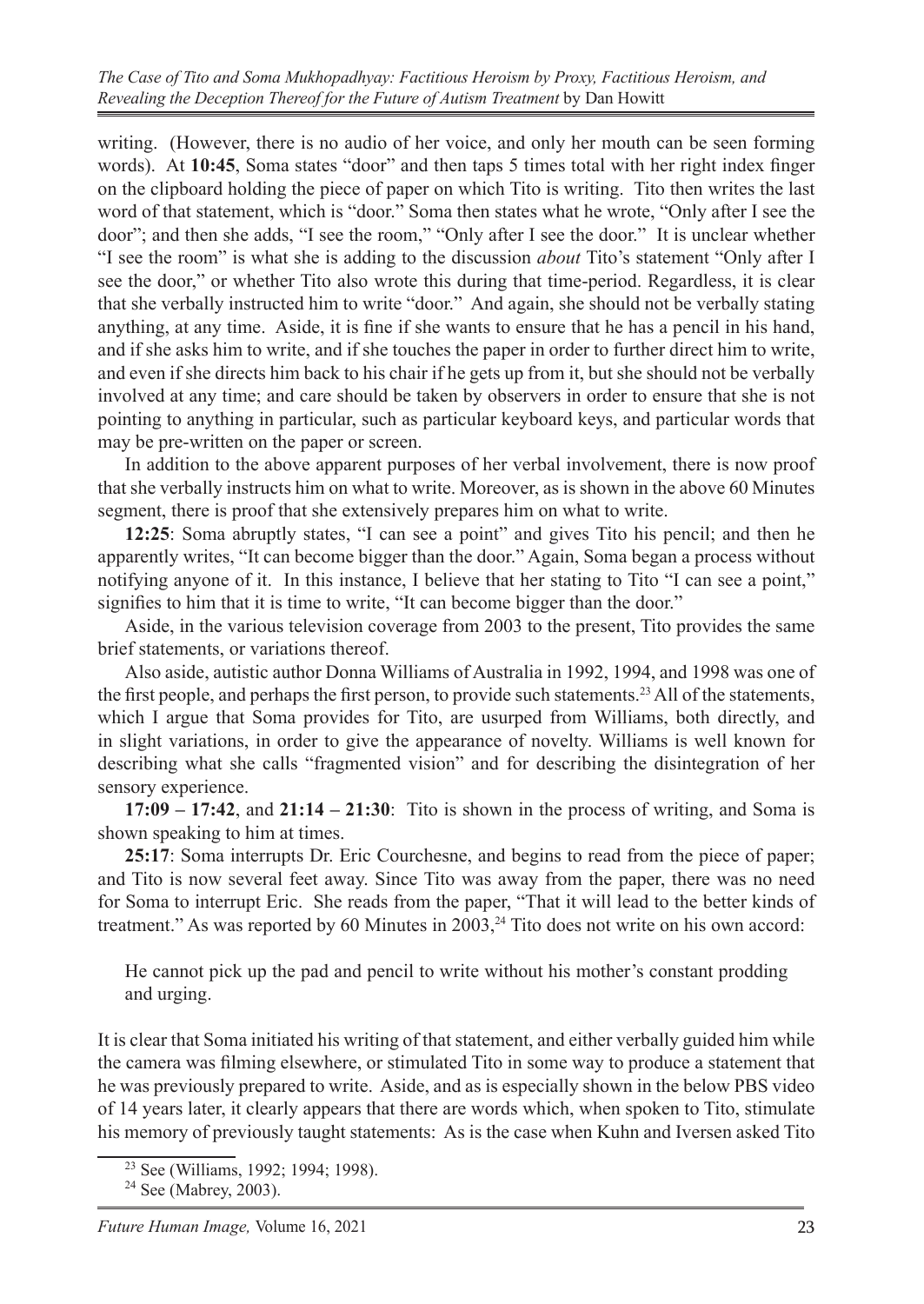questions, he clearly appears to respond to a particular word, and begins typing or writing after hearing the word, despite that the question has not been fully expressed, and despite that the sense of the question has therefore not even partially been conveyed. I believe that Soma has taught him that certain words should be followed with certain written/typed statements; and this would explain why it is not necessary for him to listen to the entire question, and instead only approximately half of it; and in the below video, he sometimes begins typing after hearing only 1-2 words of a question.

### **PBS, 201725**

**0:02**: The interviewer asks Tito a question. At **0:09**, just after he begins typing (he types 4 letters), shown at the top of his computer screen is a pre-typed statement, namely, "about my sensory perception." I also believe that the first word of his own statement below it, namely, "My," was pre-typed, since it was present despite that he had typed only 4 letters, namely, "sens." Clearly the pre-typed statement is there as a cue to Tito for what he should type: He clearly is taught to identify the appearance of the above phrase as meaning that he should proceed with X answer, which he typed from the extensive preparatory instruction that Soma provided to him.

**0:59**: The interviewer begins to ask him a question, namely, "Is there one sense that is more powerful than others?"; and when the interviewer reaches "sense," Tito lowers his arms and hands and begins typing. I believe the word "sense" cued him to write a prepared answer: An answer that Soma previously taught him to write.

**1:27**: Tito is shown typing, he then briefly hesitates, the interviewer asks, "What does sensory overload feel like to you?", he continues to type after she says "like" and does 3 keystrikes. Soma then reads an approximate 28 word statement from the screen. While it is likely that there was a break in the filming at the time (**1:36**) when Soma picked up the computer to read the screen, it is still apparent that Tito was writing his answer even prior to the question being asked; and this was likely because there was a cue-topic at the top of the screen, written by Soma, which Tito was already instructed on how to answer.

**2:17**, The interviewer asks Tito, "What helps calm your sensory system?" At **2:21**, it appears that a portion of the filming was excised, and that it resumes from a slightly different angle. Tito likely had hesitated to respond.

## **Disabilities Studies Quarterly, 201026**

Tito's responses in the email-interview with Professor Ralph Savarese are in diametric contrast to the statements of his during the above television interviews. In the television interviews, Tito's responses are entirely of the nature of soliloquy or monologue, whereas in his email interview with Savarese, his responses are entirely of the nature of dialogue. I believe that this further demonstrates that Tito's in-person written communication is the result of Soma's aforementioned interventional conduct, and that Soma is who emailed with Savarese. For example:

**T.M.** Who knows from where I learnt it? But one thing is for sure: I was exposed to poems very early on in my life. Mother recites, and used to recite, poems in Bengali,

 $25$  See (PBS, 2017).

 $26$  See (Savarese, 2010).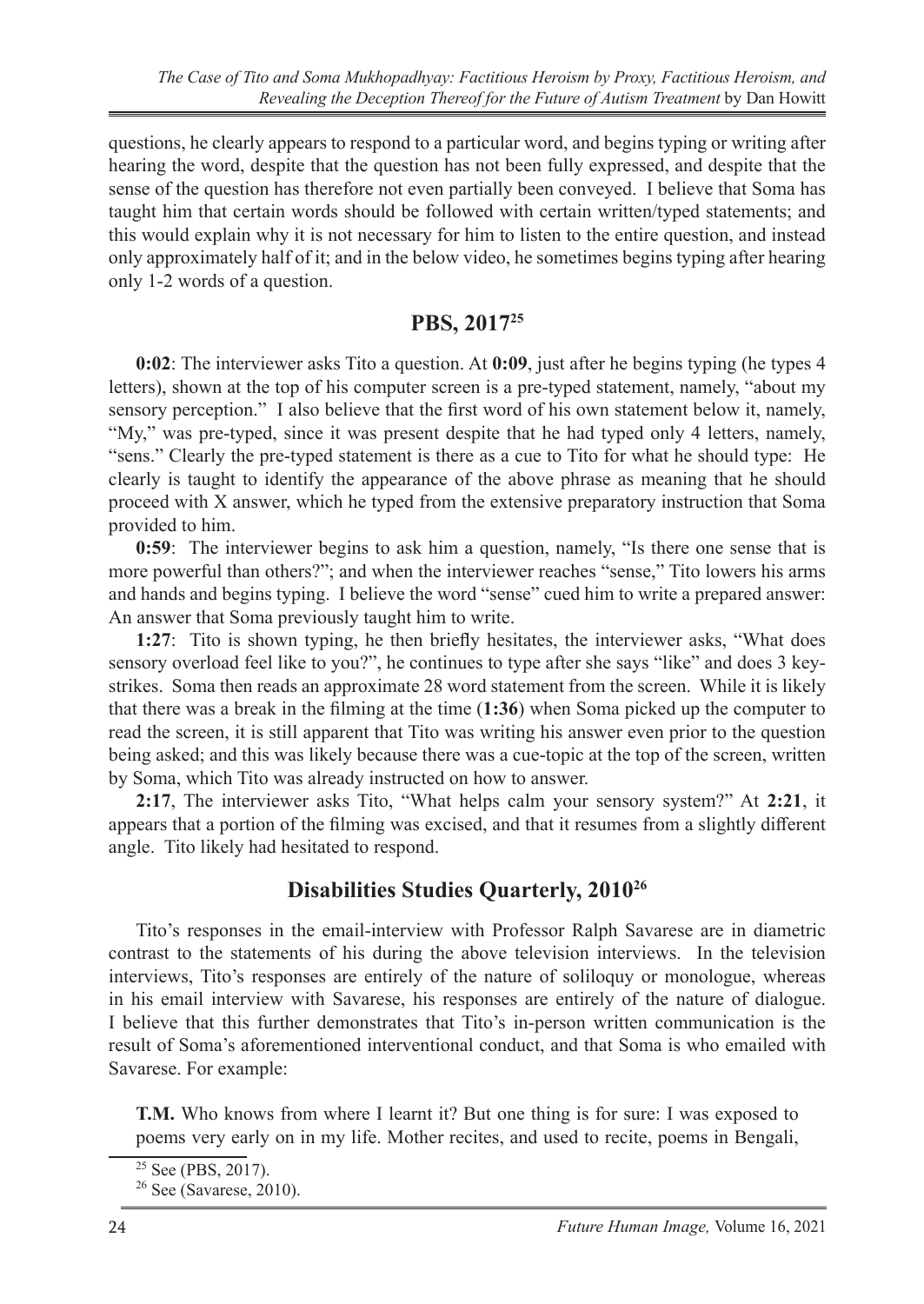Hindi and English languages. I by-hearted most of them because I appreciated the sound pattern. Maybe I felt that my words would sound something like that. Or maybe I did it unintentionally without any kind of care. But you noticed it and asked me because you appreciated it. Thank you.

**T.M.** In one of my yet to be published works (in fact, it is a book about my social experiments), there is a character who is a flying, invisible kangaroo that never looks straight, only cross-eyed. When they did the interview on CNN, I was writing this piece. The whole world looked like a field to me as would be seen through the eyes of that flying, invisible kangaroo that never looks straight, only cross-eyed. The kangaroo could separate this from that  $-$  the specifics from general, the colors from shapes, properties from labels – and giggle at all the confusion that could happen after that!

**T.M.** I have described it in my book *How Can I Talk if My Lips Don't Move?* However, since you ask it again, I may say this about my processing – it may make me disassociate myself from the totality of the situation and select one aspect of it. After that, I may be completely within a labyrinth with my overindulgence or overassociation in that single aspect of the environment that has multiple aspects, making me ignore the other parts of the situation. Does it link to poetry? I do not know.

## **Conclusion**

At **5:17 – 5:24**, the following is stated in the aforementioned 60 Minutes presentation.

If Tito is a miracle of autism, the miracle worker is his mother Soma ...<sup>27</sup>

The statement continues with,

"... Soma, who gave up a career in chemistry to devote her life to teaching her son – even though doctors in India said he would never be able to learn."

Soma desires to publicly portray Tito as a miracle, and to publicly portray herself as a miracle worker; and in order to accomplish this, she engages in, and continues to engage in, the novel, highly surreptitious, multifaceted, communicative fraud that I revealed, and which has evaded the tens of millions and perhaps hundreds of millions of viewers of them over the last approximate twenty-one years, including the vast array of scientists, physicians, other clinicians, journalists, autism organization leaders, etc., who studied them.<sup>28</sup> In so doing, Soma, with regard to Tito, engages in Factitious Heroism By Proxy, as she, via her fraud, portrays him as accomplishing something (that is, as being a "miracle") in order that he is admired by other people, and in order that she encounters immense conceptual gratification and emotional gratification. Moreover, Soma engages in Factitious Heroism, as she portrays herself as being the hero (that is, the "miracle worker") of the accomplishment that she presents Tito as having accomplished.

A corollary to the above Factitious Disorders is the following, as the aforementioned Dr. Feldman states:

<sup>27</sup> See (Mabrey, 2003).

 $28$  See (Merzenich, et al., 2008).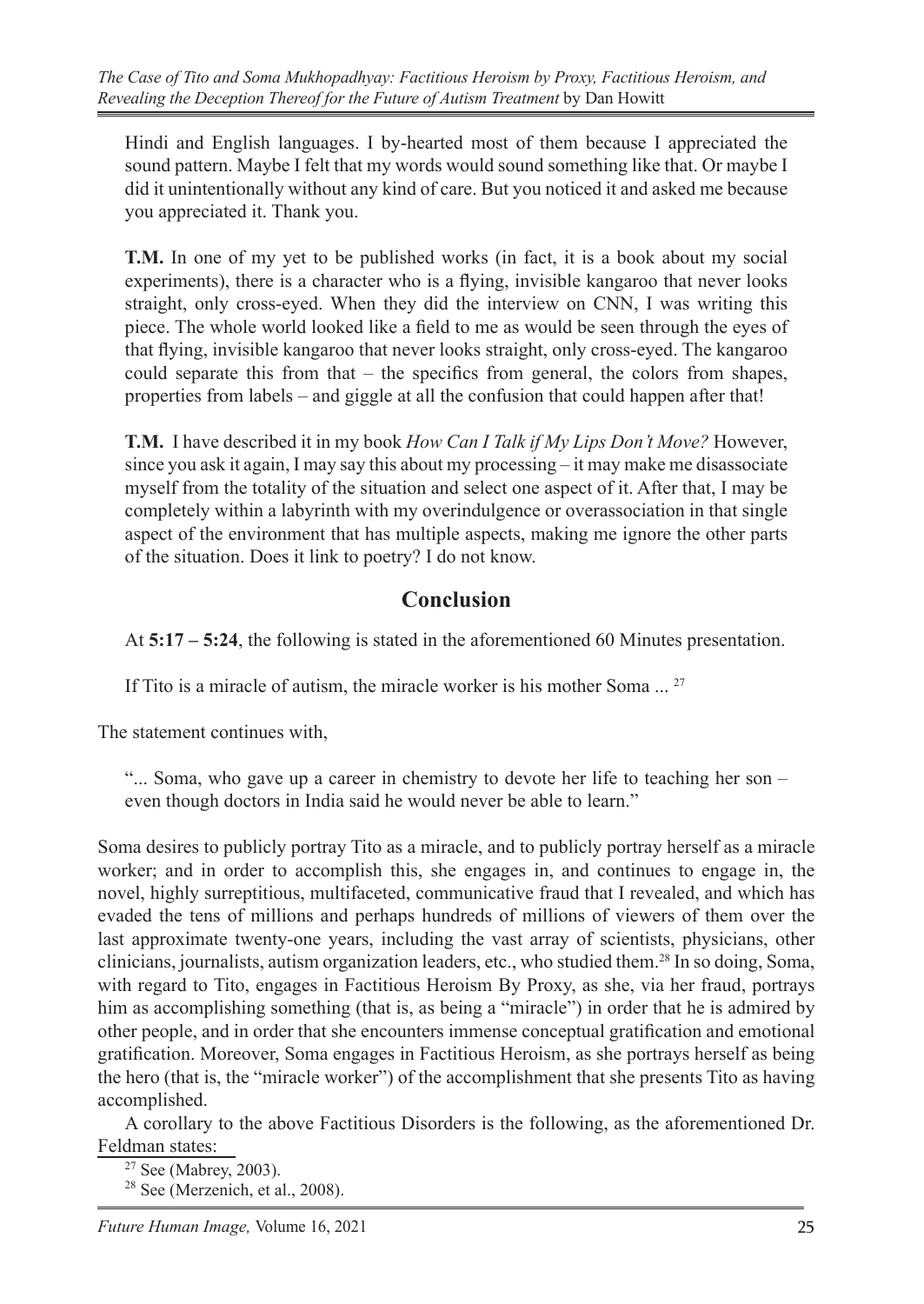(...) false heroes accept their ill-garnered accolades, often with mock humility."29

In the 2007 New York Times review of the aforementioned Iversen's book, *Strange Son: Two Mothers, Two* Sons*, and the Quest to Unlock the Hidden World of Autism* (about which the two mothers are Iversen and Soma, and the two sons are Iversen's son Dov, and Tito), a quote from Iversen's book<sup>30</sup> where she quotes Tito is provided.

"Men and women are puzzled by everything I do," Tito wrote. "My parents and those who love me are embarrassed and worried. Doctors use different terminologies to describe me. I just wonder."31

This is what I refer to as "mock humility by proxy": Tito is not engaging in mock humility, but rather Soma is, via her communicative fraud with Tito, whether she is engaging in interactive communicative fraud with him, or writing for him.

In 2003 on Good Morning America, during an episode of Dr. Tim Johnson's presentations, Johnson states the following<sup>32</sup>:

Tito's poetry caught the attention of world-renowned autism experts, who wanted to study him. The boy was one of the few people with autism able to describe his inner experience.

Johnson then invokes Merzenich:

Merzenich says Soma and Mukhopadhyay's efforts should be examined closely by the medical world. "So we need to look at the strategy more widely and determine whether or not it is a valid strategy for a large number of children," Merzenich said. "That's still unresolved. But the initial observations are extremely hopeful."

Johnson then quotes Merzenich:

"There might be thousands of children like Tito, and one of our challenges is to determine whether anything can be done about that and whether there are more children that can be in a sense awakened like Tito," Merzenich said.

In light of how Tito began to be publicly presented at eleven years old, and Carly Fleischmann, about whom I have presented this article<sup>33</sup>, at thirteen years old, and in light of the apparent absence of publicly presented employments of Facilitated Communication and the Rapid Prompting Method to children of, for example, three to eight years old, the following issue arises: Before children of eleven years old and beyond are capable of verbally communicating, and type-communicating and write-communicating, at the levels that they do, they of course must under a multitude of years of formative communicative-

<sup>29</sup> See (Feldman, 2018: 100).

<sup>30</sup> See (Iversen, 2007: 142).

 $31$  See (Zuger, 2007:  $4<sup>th</sup>$  paragraph).

<sup>32</sup> See (Johnson, 2003: 19th, 32nd, 18th paragraphs respectively).

<sup>&</sup>lt;sup>33</sup> See (Howitt, 2021, forthcoming).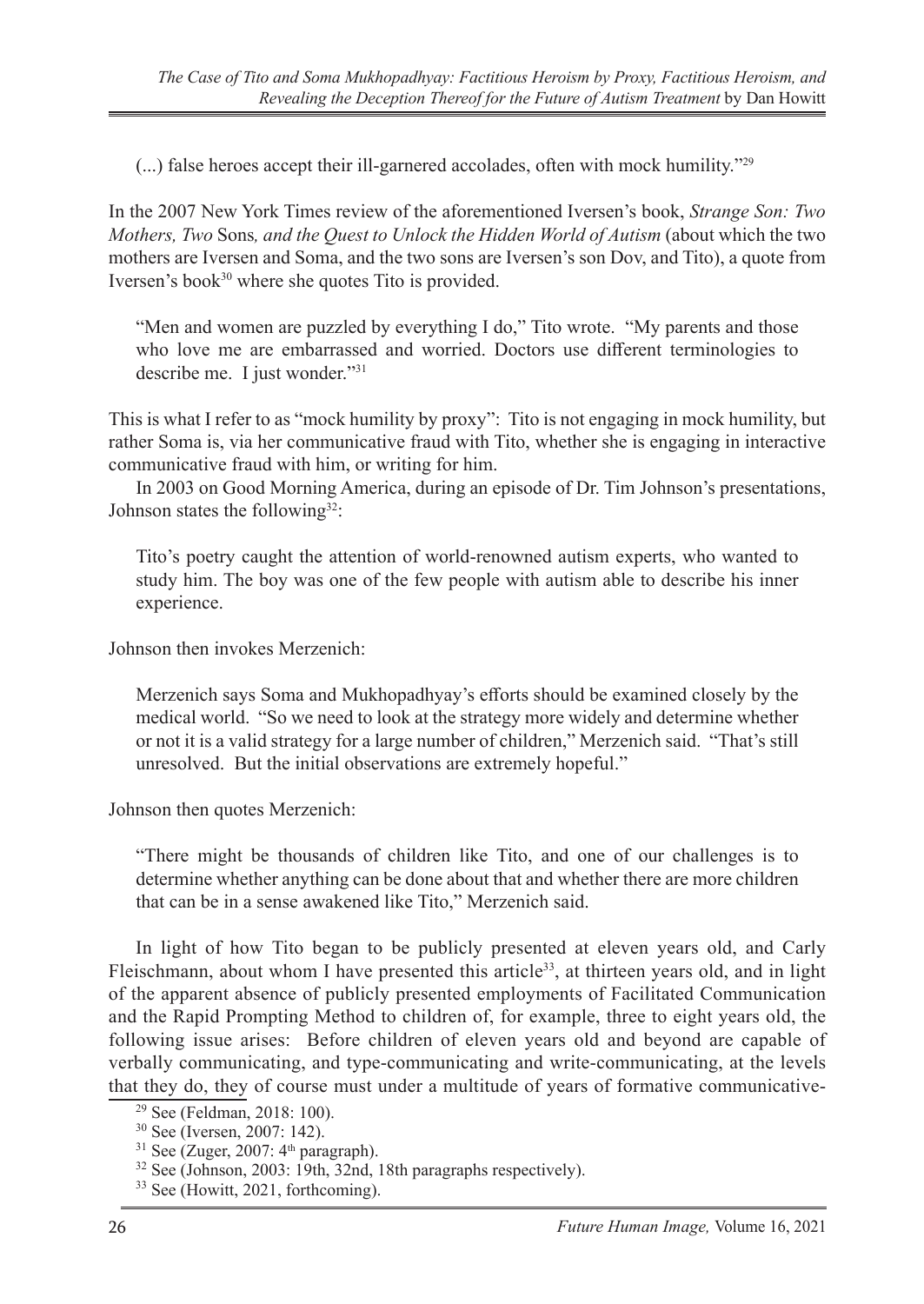education, such as gradually learning the alphabet, simple words, complex words, spelling, grammar, combinations of words, the construction of sentences, etc., and how to understand the verbal expression of language that are expressed them, and how to verbally express language to others. As is conveyed in the various public presentations of Tito and Soma, and Carly, they are characterized as children who, despite not undergoing any of this formative education, in any formal context, due to being incapable of doing so, were able to do so entirely autonomously, in their own informal context, and with no practical demonstrations that they were doing so, and that the employments of Facilitated Communication and the Rapid Prompting Method with them simply allowed them, at eleven years old and thirteen years old, to educe the capacities that they already had. That is, they are characterized as always having had highly elaborate, communicative minds, and as having developed their minds on their own accords (that is, without the assistance of anyone, nor any methods), and that the novel communicative methods are simply the conduits that allowed for the educing of their minds, which previously remained entirely quiescent.

This, however, is surely another facet of the system of fraud of the clinicians of the methods. There, of course, was no early-childhood education of the profoundly autistic children that is even minimally consistent with the later, abruptly presented, advanced verbalcomprehension, and advanced written-communication, of them at approximately eleven years old and older. Moreover, attributing the acquisition of this education to the profoundly autistic children themselves results in the proliferation of the now proven, staggeringly inaccurate conception of such persons as having normal to advanced minds, which were, moreover, previously simply quiescent: Not only are such persons, despite their florid, extreme, practical symptomology, inaccurately conceived of as being normal to advanced, but they are inaccurately conceived of as having undergone early childhood education and development completely autonomously, despite the absence of any practical indications that they were doing so from the onset of their autism (that is, before three years old<sup>34</sup>), to their later presentations of their supposed, typical to advanced verbal-comprehension and writtencommunication.

Regarding the nature of the fraud: As I discussed previously, this kind of fraud is byproxy in nature, which means, as is the case of Munchausen By Proxy, that the perpetrators typically ardently publicly express that they have not engaged in harmful conduct and fraudulent conduct.35 Surely, at a particular level of their minds, they not only know what they are doing, but that they are deriving significant gratification from what they are doing; but at another level of their minds – such as when their minds operate socially – they clearly disassociate from their memory of what they have done, their knowledge of what they have done, their knowledge that they have derived gratification from what they have done, and the gratification that they have derived. As such, it would not be accurate to conceive of the perpetrators as being normal (or typical) persons who elect to engage in such fraud. Rather, they, despite their typically highly socially facile capacities, and humanism – their affability, devotion to their clients, concern about autism, pride in what they have accomplished, and pride in their clients – are direly mentally ill. However, in the case of Factitious Heroism By Proxy, unlike what is the case of the grave Munchausen By Proxy, the subjects of their byproxy conduct at least do not *appear* to be physically nor psychologically harmed. However, I will speculate that the pre-public training that is likely necessary in order to succeed in

<sup>34</sup> See (Center for Disease Control and Prevention, 2021).

<sup>35</sup> See (Feldman, 2018; Feldman, 2004).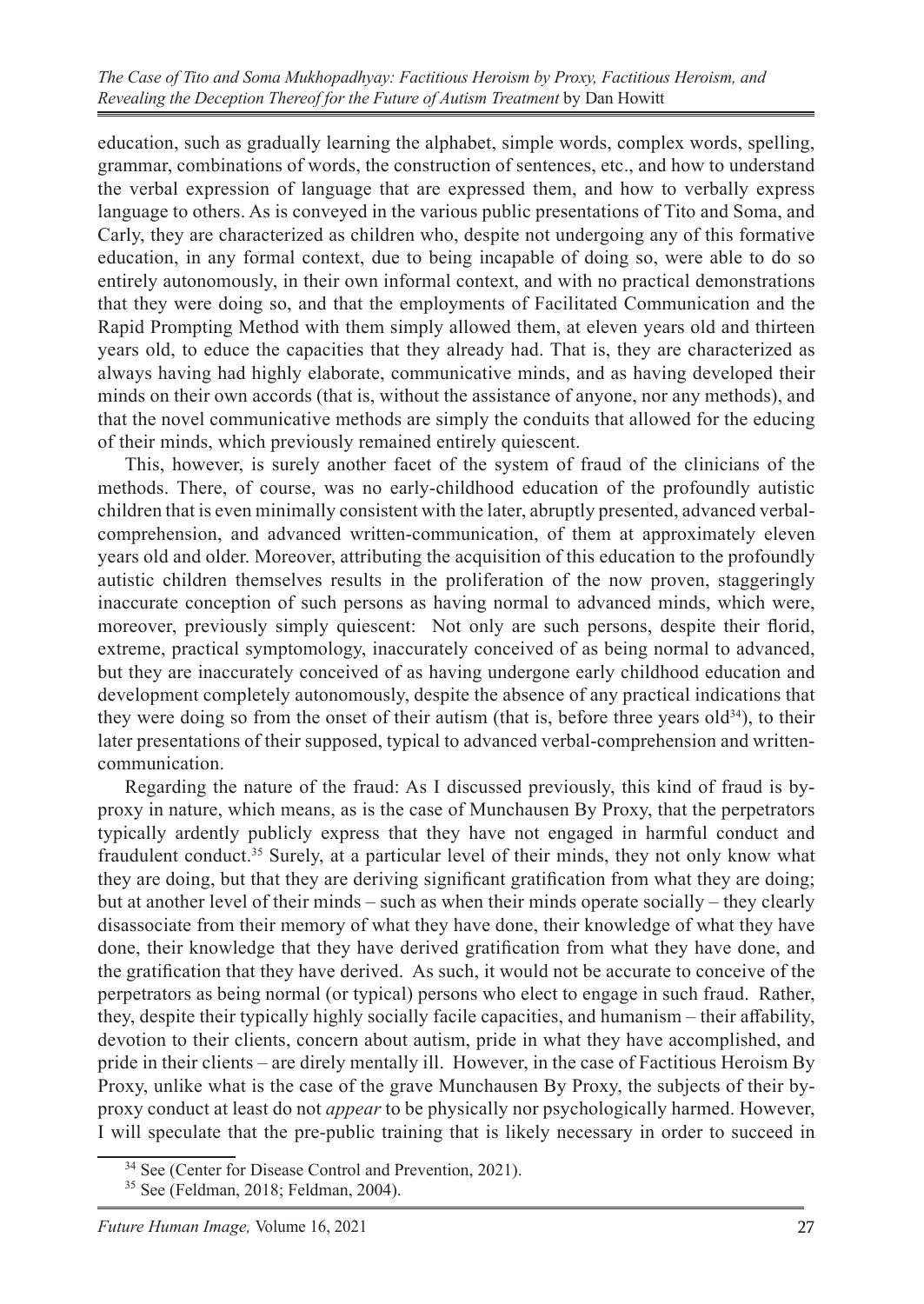having the autistic persons do what they do in public may be extraordinarily arduous, and akin to the brutal training of circus animals.36

Elephants, tigers, and other animals that circuses use to entertain audiences do not stand on their heads, jump through hoops, or balance on pedestals because they want to. They perform these and other difficult tricks because they're afraid of what will happen if they do not.

In case the autistic persons are not subject to brutal physical treatment, I would speculate that, at a minimum, they are subject to training that is of such extraordinary repetition that it is of neurological and psychological brutality.

The following is the title of one of the aforementioned seven books that Soma claims were written by Tito, and which he is listed as the author of: *The Mind Tree: A Miraculous Child Breaks the Silence of Autism*. 37 Soma surely titles the book in this way due to her perpetual desire for Tito to be conceived of as "miraculous," and for her as "the miracle worker."

## & **References**

- *Autism Parenting Magazine* (2021) Facilitated Communication for Children with Autism. Available online: https://www.autismparentingmagazine.com/autism-childrenfacilitated-communication/. London, England.
- Biklen, D. (1990) Communication Unbound: Autism and Praxis. *Harvard Educational Review,* 60(3), 291-314. https://doi.org/10.17763/haer.60.3.013h5022862vu732.
- Blakeslee, S. (2002) A Boy, a Mother And a Rare Map Of Autism's World. *New York Times*. Available online: www.nytimes.com/2002/11/19/science/a-boy-a-mother-and-a-raremap-of-autism-s-world.html.
- Bonneh, Y. S., M. K. Belmonte, F. Pei, P. E. Iversen, T. Kenet, N. Akshoomoff, Y. Adini, H. J. Simon, C. I. Moore, J. F. Houde, and M. M. Merzenich (2008) Cross-Modal Extinction In A Boy With Severely Autistic Behaviour and High Verbal Intelligence. *Cognitive Neuropsychology*, (25)5, 635-652. https://doi.org/10.1080/02643290802106415.
- Borrell, B. (2020) How One Communication Tool May Fail Some Autistic People. Available online: https://www.spectrumnews.org/features/deep-dive/how-one-communicationtool-may-fail-some-autistic-people/.
- *Center for Disease Control and Prevention* (2021) Signs and Symptoms of Autism Spectrum Disorders. Available online: https://www.cdc.gov/ncbddd/autism/signs.html
- Farley, P. (2016) Michael Merzenich Wins 2016 Kavli Prize in Neuroscience. Available online: https://www.ucsf.edu/news/2016/06/403136/michael-merzenich-wins-2016-kavliprize-neuroscience.
- Farley, P. (2015) Neuroscientist Wins Prize For Cochlear Implant Contributions. Available online: https://www.universityofcalifornia.edu/news/neuroscientist-wins-prizecochlear-implant-contributions

Feldman, M. (2004) *Playing Sick*. Routledge.

Feldman, M. (2018) *Dying To Be Ill*. Routledge.

<sup>36</sup> See (People For The Ethical Treatment of Animals, 2021).

<sup>37</sup> See (Mukhopadhyay, 2011; Google Books, 2021).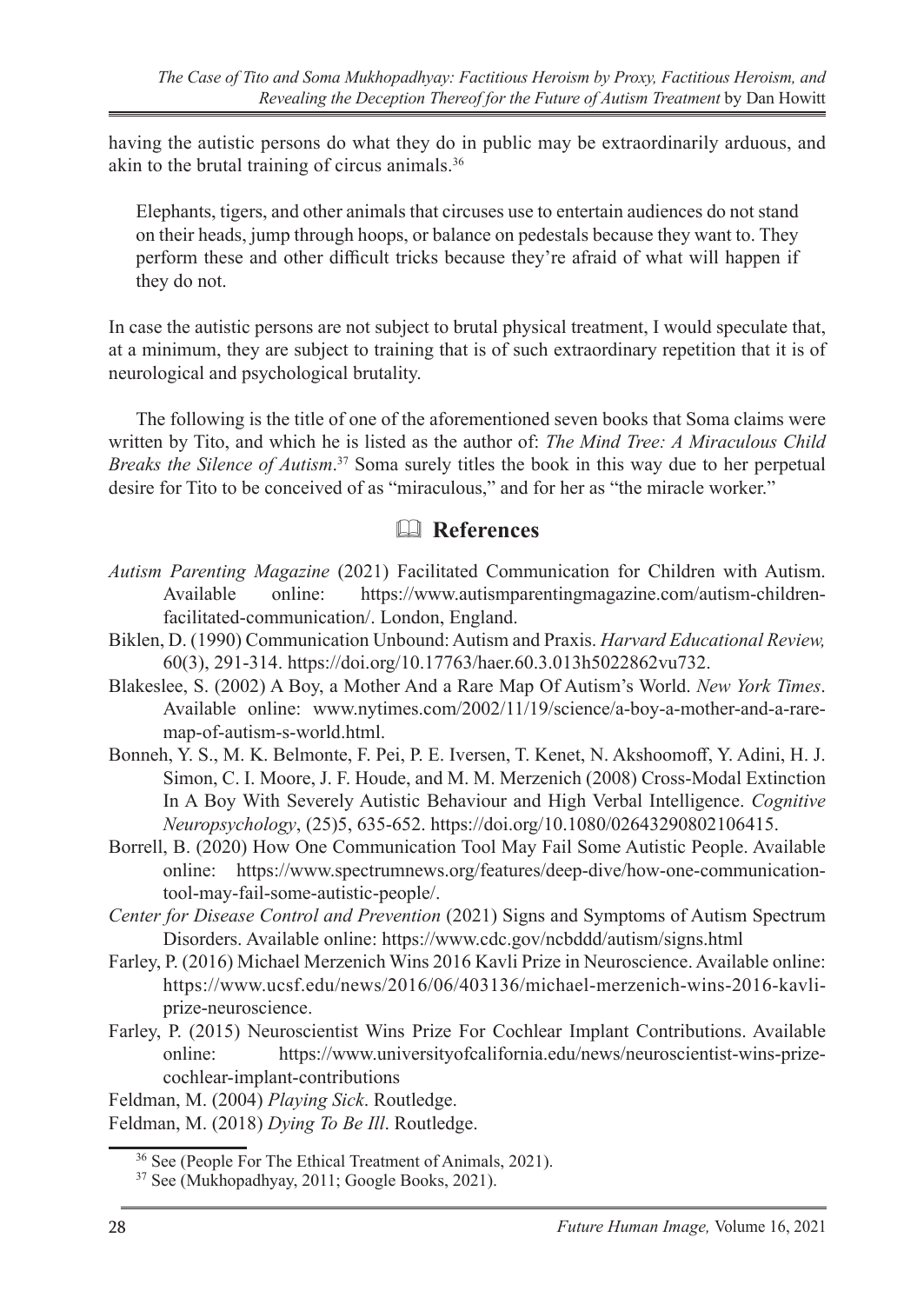- Google-Books (2021) Available online: www.google.com/ search?hl=en&q=inauthor:%22Tito+Rajarshi+Mukhopadhyay%22&tbm=bks
- Hemsley, B., et al. (2018) Systematic Review of Facilitated Communication 2014-2018 Finds No New Evidence that Messages Delivered Using Facilitated Communication Are Authored by the Person With Disability. *Autism & Developmental Language Impairments*, Vol. 3, 1-8. https://doi.org/10.1177%2F2396941518821570
- Howitt, D. (2021) *Black Light: A Novel Theory of the Universe*. Available online: https://www. paragonhouse.com/xcart/black-light.html
- Howitt, D. (November 2021, forthcoming). "The Case Of Carly Fleischmann, Her Speech Therapists, And The Media: Factitious Heroism By Proxy, Factitious Heroism, Folie  $\dot{A}$ Plusieurs, And Revealing The Deception Thereof For The Future Of Autism Treatment".
- Howitt, D. (2021a) The Discovery of Black Light. *Philosophy and Cosmology,* Volume 27, 34-57. https://doi.org/10.29202/phil-cosm/27/3
- Iversen, P. (2007) *Strange Son: Two Mothers, Two Sons, and the Quest to Unlock the Hidden World of Autism*. Riverhead Books.
- Jacobson, J. W., J. A. Mulick, and A.A. Schwartz (1995) A History of Facilitated Communication: Science, Pseudoscience, and Antiscience Science Working Group on Facilitated Communication. *American Psychologist*, 50(9), 750-765. https://doi. org/10.1037/0003-066X.50.9.750
- Johnson, T. (2003) Boy Sheds Light on Autism Mysteries (paragraphs 19, 32, and 18 respectively), Series: "Autism: Unlocking the Mystery." *Good Morning America.*  Available online: www.abcnews.go.com/GMA/DrJohnson/story?id=125418&page=1.
- Kuhn, R. (2003) *How Does The Autistic Brain Work*. Available online: www.closertotruth. com/roundtables/how-does-the-autistic-brain-work
- Lang, R. A. H. Tostanoski, J. Travers, and J. Todd (2014) The Only Study Investigating The Rapid Prompting Method Has Serious Methodological Flaws But Data Suggest The Most Likely Outcome Is Prompt Dependency. *Evidence-Based Communication Assessment and Intervention*, 8(1), 40-48. Available online: https://www.tandfonline. com/doi/abs/10.1080/17489539.2014.955260
- Mabrey, V. (2003) Breaking The Silence. partial transcript of television segment www. cbsnews.com/news/breaking-the-silence-14-01-2003/, complete television segment (00:00-13:40) www.vimeo.com/76576048, television segment used in this article (00:00-09:01) www.youtube.com/watch?v=Nfiap3a7Tuo. 60 Minutes.
- Mukhopadhyay, T. (2011) *The Mind Tree: A Miraculous Child Breaks the Silence of Autism*. Arcade.
- Neuman, O. (2015) Oliver Sacks, Renowned Neurologist And Author, Dies At 82. *NPR.*  Available online: https://www.npr.org/sections/thetwo-way/2015/08/30/436013382/ oliver-sacks-renowned-neurologist-and-author-dies-at-82.
- PBS (2017) *Tito's View, Series: Spectrum: A Story Of The Mind.* Available online: www.pbs. org/video/spectrum-story-mind-titos-view/
- People For The Ethical Treatment of Animals (2021) *Circuses.* Available online: https://www. peta.org/issues/animals-in-entertainment/circuses/
- Salzberg, S. (2018) *Facilitated Communication Has Been Called An Abuse Of Human Rights. Why Is It Still Around?* Available online: https://www.forbes.com/sites/ stevensalzberg/2018/06/18/facilitated-communication-may-be-an-abuse-of-human-